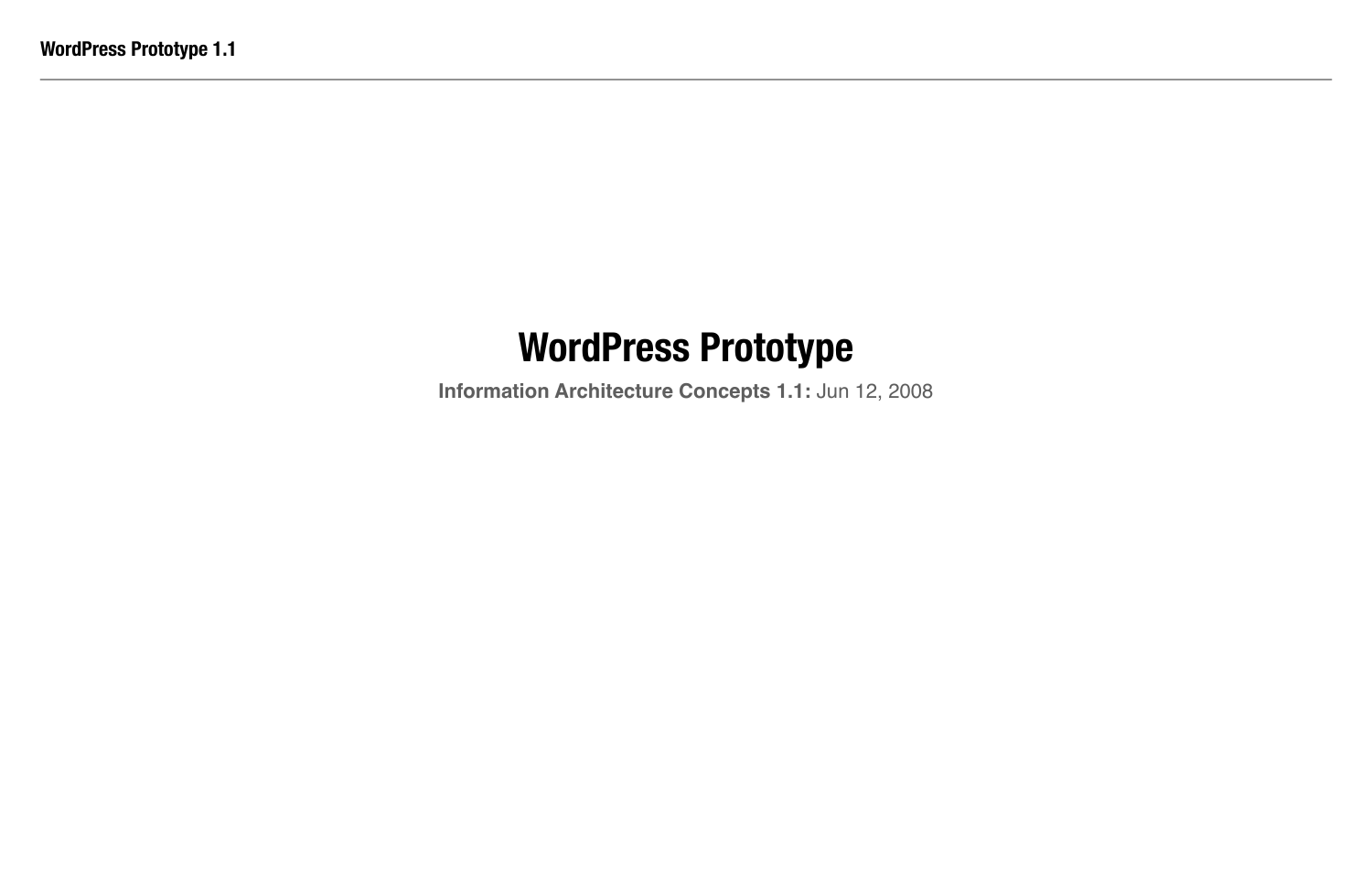**Contents**

### **Table of Contents**

| <b>Global Structure</b>                                                                                                                                                                           | 03                                              |
|---------------------------------------------------------------------------------------------------------------------------------------------------------------------------------------------------|-------------------------------------------------|
| <b>Dashboard, 3-column</b><br><b>Dashboard, 2-column</b>                                                                                                                                          | 04<br>05                                        |
| <b>Comments, All</b>                                                                                                                                                                              | 06                                              |
| <b>Notes Dashboard/Comments</b>                                                                                                                                                                   | 07                                              |
| <b>Alternative 01</b><br><b>Write New Post</b><br><b>Write New Post (with notes)</b><br><b>Write New Post / Full Screen</b><br><b>Write New Post / Edit View</b><br><b>Edit View (with notes)</b> | 08<br>09<br>$10 - 11$<br>$12 - 13$<br>$14 - 15$ |
| <b>Alternative 02</b><br><b>Write New Post</b><br><b>Write New Post / Settings</b><br><b>Write New Post / Full Screen</b>                                                                         | 16<br>17<br>18<br>$19 - 20$                     |
| <b>Add Media Flow</b><br><b>Media Library</b><br><b>Media Library (with notes)</b>                                                                                                                | 21<br>22<br>23<br>24                            |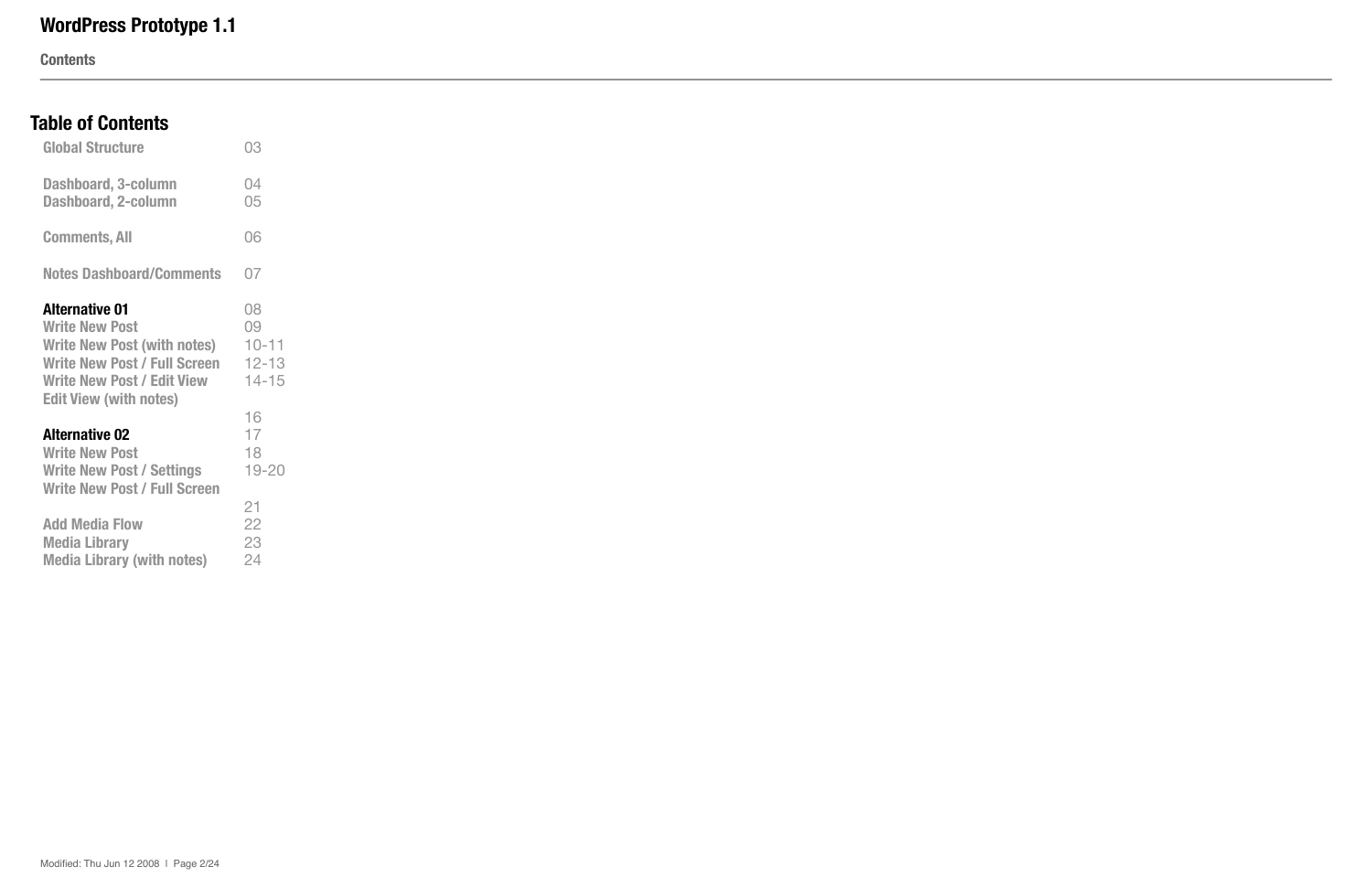**Global Structure**

#### **Notes**

### **WordPress Prototype 1.1**

The following describes the overall structure of the navigation for the admin prototype.

#### **1.0**

The global admin bar will take the place of some of the more common shortcuts—New Post, Comments, and Account settings.

#### **2.0**

Search will become global, being accessible at the top level throughout the admin. On specific screen types (e.g., Posts, Comments), users will have the option to search all or scope their search to that section.



#### **3.0**

This prototype assumes that the user has one blog only, not multiple blog.s

#### **4.0**

The navigation has been flattened and simplified, moving all sub-options (e.g., Create New) to the screens themselves. Users can collapse and expand options, but by default, all options will be dispayed.

#### **5.0**

The wireframes are to scale: the blue dotted line indicates an approximate 800x600 viewable area, while the larger aspect of the page indicates the 1024x768 area. Throughout, all key funtionality is included within these primary areas.

#### **6.0**

Each appropriate screen will have an "add" button" in the same location—"write new post," "add link," and "add media" are just some examples.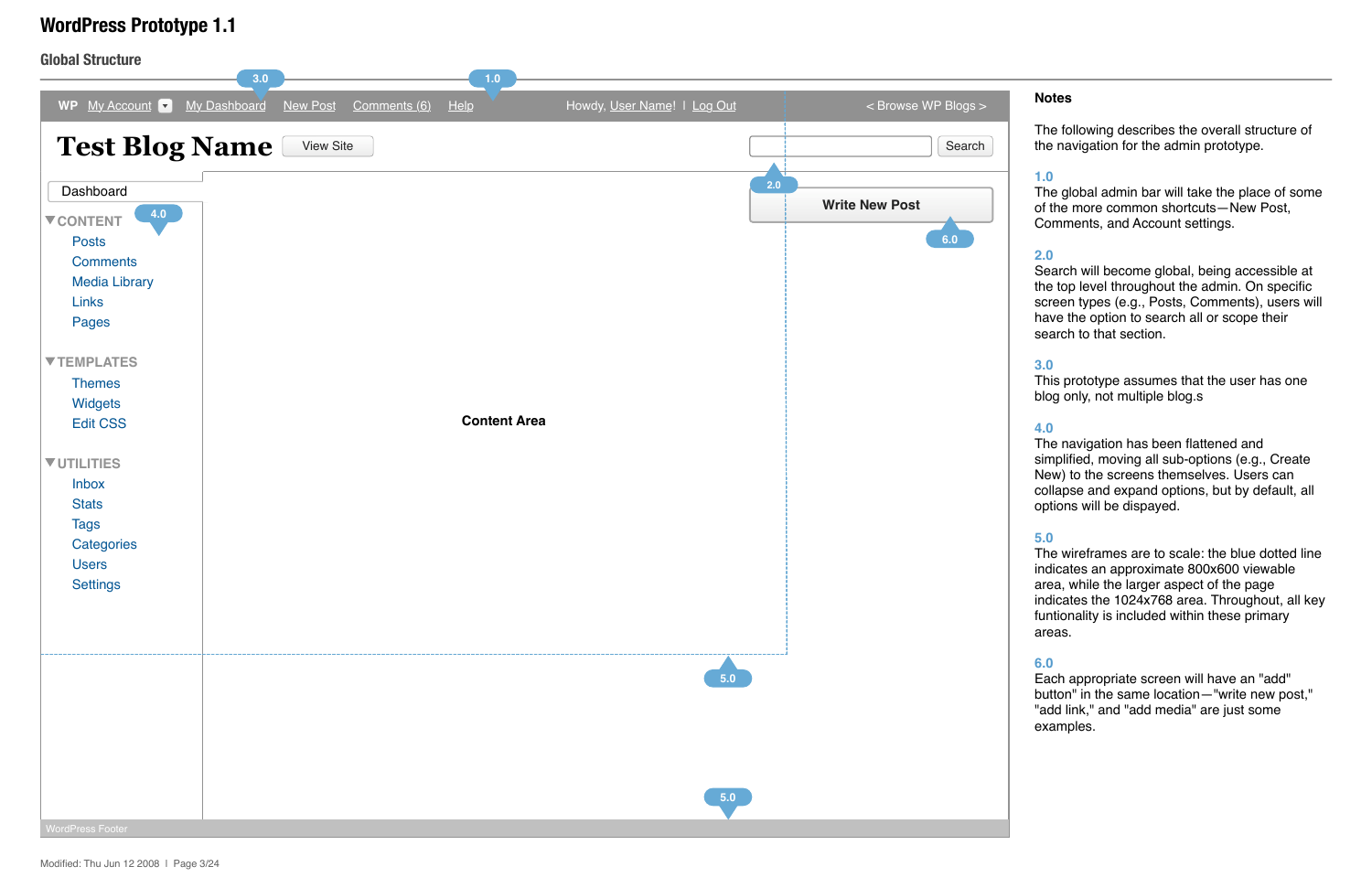### **Dashboard, 3-column Alternative**

| <b>Test Blog Name</b>                                   | <b>View Site</b>                                                                                                                                        |                                                                                     | Search                                                                               |
|---------------------------------------------------------|---------------------------------------------------------------------------------------------------------------------------------------------------------|-------------------------------------------------------------------------------------|--------------------------------------------------------------------------------------|
| <b>Dashboard</b>                                        |                                                                                                                                                         |                                                                                     | <b>Change Settings</b>                                                               |
| <b>V CONTENT</b><br><b>Posts</b>                        | m<br><b>Inbox</b><br><b>TILL</b>                                                                                                                        | H I<br><b>QuickPress</b><br>n Ti                                                    | Ħ<br><b>WordPress Community</b>                                                      |
| <b>Comments</b><br><b>Media Library</b><br><b>Links</b> | Archive<br>Your take on the evolution of Dr. Who is                                                                                                     | <b>Title</b>                                                                        | <b>Developer's Blog</b><br>6/12/08 4:34pm Lorem ipsum dolor sit<br>amet consecteteur |
| <b>Pages</b>                                            | ridiculous. The fact that the actors are getting<br>younger has nothing to do with Gallifrey lore, and<br>everything to do with celebrity culture. more | Post                                                                                | 6/12/08 3:54pm Lorem ipsum dolor sit<br>amet consecteteur                            |
| <b>VTEMPLATES</b><br><b>Themes</b>                      | -I. monroe, 4:19pm 6/9/08<br><b>Announcement: WordPress introduces new</b>                                                                              |                                                                                     | 6/12/08 3:37pm Lorem ipsum dolor sit<br>amet consecteteur                            |
| <b>Widgets</b><br><b>Edit CSS</b>                       | features for mobile blogging.<br>Great review. You left out a few things, but maybe<br>you were trying to avoid spoilers? Will check back               | <b>Tags</b>                                                                         | <b>Blog Surfer</b><br>6/12/08 4:34pm Lorem ipsum dolor sit<br>amet consecteteur      |
| <b>VUTILITIES</b>                                       | later in week.<br>-matt, 2:46pm 6/9/08                                                                                                                  | Publish<br>Save                                                                     | 6/12/08 3:54pm Lorem ipsum dolor sit<br>amet consecteteur                            |
| <b>Inbox</b><br><b>Stats</b>                            | nice picture!<br>♦<br>-caped crusader, 3:17pm 6/8/08                                                                                                    | <b>Recent Drafts:</b><br>Post Name, Post Name, Post Name, Post Name                 | 6/12/08 3:37pm Lorem ipsum dolor sit<br>amet consecteteur                            |
| <b>Tags</b><br>Categories<br><b>Users</b>               | <b>View All</b><br><b>Statistics</b>                                                                                                                    | <b>View All Drafts</b><br>n an<br><b>TITLE</b>                                      | <b>Tag Surfer</b><br>6/12/08 4:34pm Lorem ipsum dolor sit<br>amet consecteteur       |
| <b>Settings</b>                                         | <b>Overview</b><br><b>Top Posts</b>                                                                                                                     | Referrers<br>Searches                                                               | 6/12/08 3:54pm Lorem ipsum dolor sit<br>amet consecteteur                            |
|                                                         |                                                                                                                                                         | <b>Views Today: 374</b><br>Total Views: 96,433<br>Busiest Day: March 12, 2008 (938) | 6/12/08 3:37pm Lorem ipsum dolor sit<br>amet consecteteur                            |
|                                                         |                                                                                                                                                         | <b>Totals</b><br>Posts: 12,941                                                      | <b>Popular Blogs</b><br>A hot blog's name goes here                                  |
|                                                         |                                                                                                                                                         | <b>Comments: 28,198</b><br>Tags: 47                                                 | This Is A Blog Name                                                                  |
|                                                         |                                                                                                                                                         | Categories: 18<br>Media Uploads: 112<br>Pages: 6                                    | <b>Blog Name Goes Here</b>                                                           |
|                                                         | Week   Month<br>Day $ $                                                                                                                                 | Drafts: 19                                                                          | This Is A Blog Name                                                                  |
|                                                         | <b>View All Statistics</b>                                                                                                                              |                                                                                     | <b>View All Community Feeds</b>                                                      |

#### **Notes**

### **WordPress Prototype 1.1**

The dashboard is intended to provide users with a more useful and actionable set of modules within the viewable area. This option shows a 3column layout.

**See page 7 for notes.**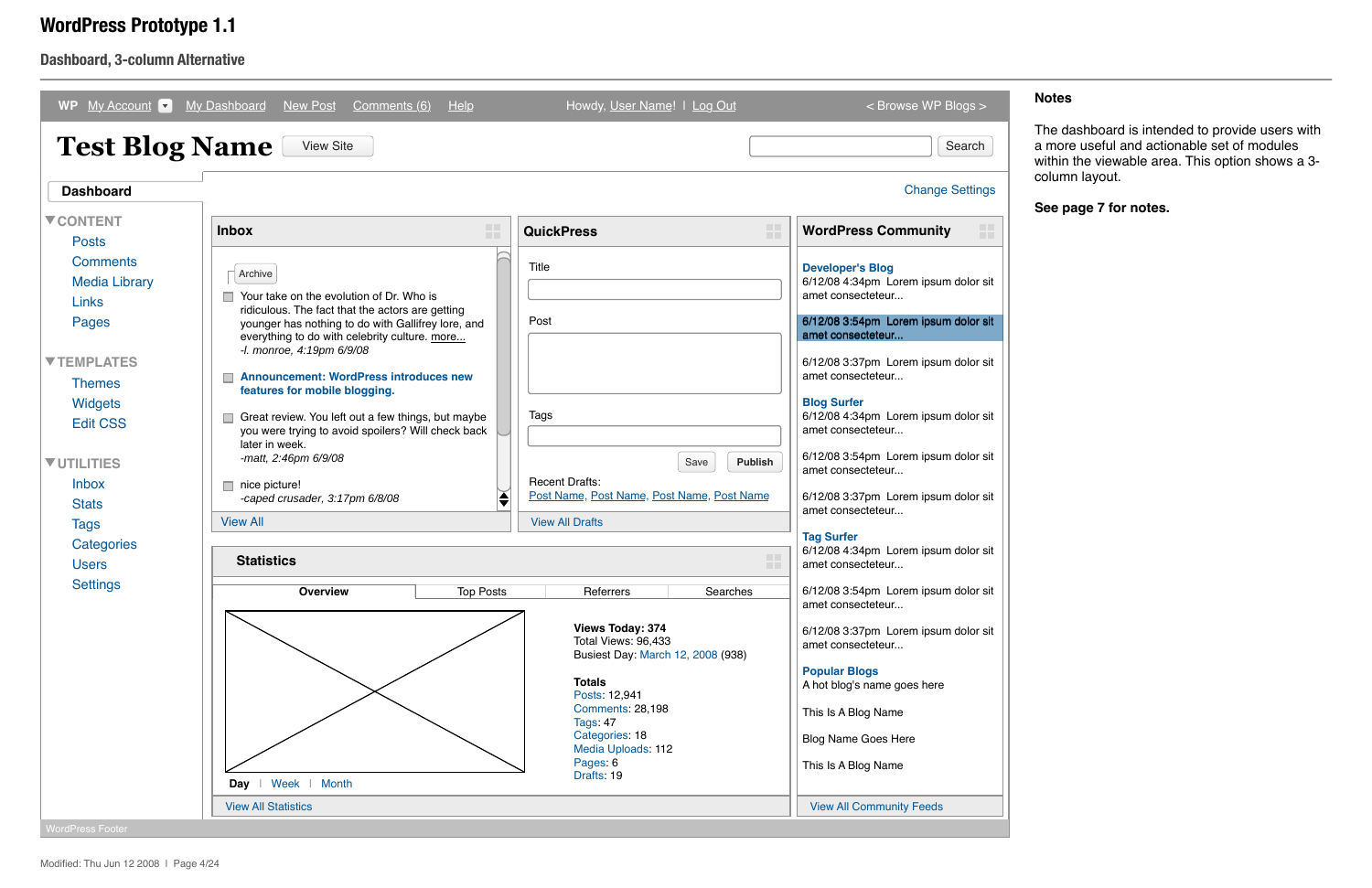| $\sqrt{My$ Account<br><b>WP</b>                                                                      | My Dashboard<br>New Post<br>Comments (6) | He | Howdy, User Name!   Log Out | < Browse WP Blogs >                                                                |
|------------------------------------------------------------------------------------------------------|------------------------------------------|----|-----------------------------|------------------------------------------------------------------------------------|
| <b>Test Blog Name</b>                                                                                | <b>View Site</b>                         |    |                             | Search                                                                             |
| <b>Dashboard</b>                                                                                     |                                          |    |                             | <b>Change Settings</b>                                                             |
| <b>V CONTENT</b><br><b>Posts</b><br><b>Comments</b><br><b>Media Library</b><br><b>Links</b><br>Pages | <b>Statistics</b>                        | 讍  | <b>Inbox</b>                | 讍                                                                                  |
| ▼ TEMPLATES<br><b>Themes</b>                                                                         |                                          |    | <b>View All</b>             |                                                                                    |
| Widgets<br><b>Edit CSS</b>                                                                           |                                          |    | <b>QuickPress</b>           | 讍                                                                                  |
| <b>VUTILITIES</b><br><b>Inbox</b><br><b>Stats</b><br><b>Tags</b><br>Categories<br><b>Users</b>       |                                          |    | Title<br>Post               |                                                                                    |
| Settings                                                                                             | <b>View All</b>                          |    | Recent drafts:              | $\sim$<br>Save<br>Publish<br>Post Name, Post Name, Post Name, Post Name   View All |
|                                                                                                      | <b>WordPress Community</b>               |    |                             | <b>COL</b>                                                                         |
|                                                                                                      |                                          |    |                             |                                                                                    |
|                                                                                                      | <b>View All</b>                          |    |                             |                                                                                    |
| <b>WordPress Footer</b>                                                                              |                                          |    |                             |                                                                                    |

### **Dashboard, 2-column Alternative**

### **Notes**

## **WordPress Prototype 1.1**

This option shows the same functionality in a 2 column layout.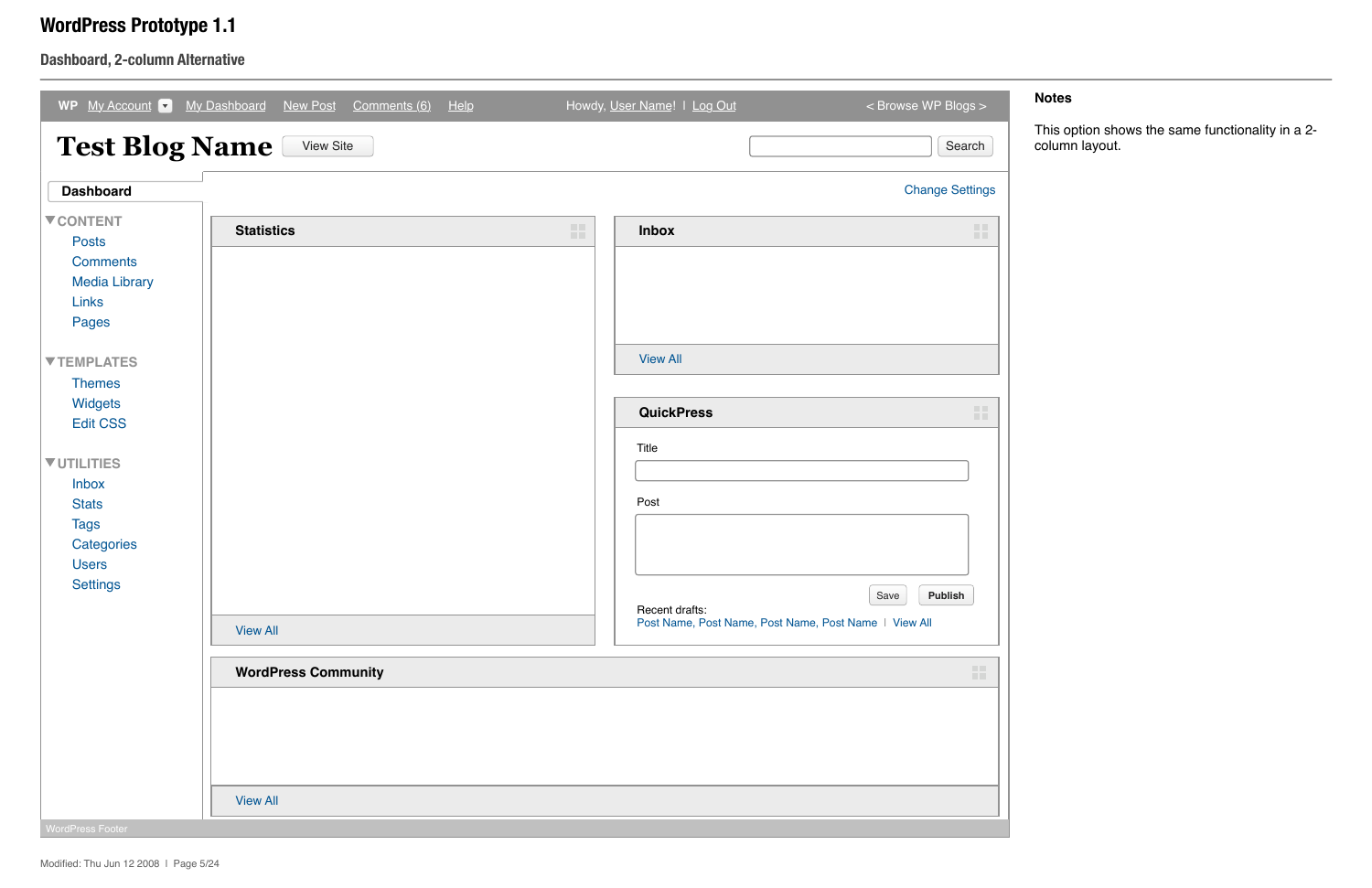| <b>WP</b><br>My Account <b>v</b> | <b>My Dashboard</b><br><b>New Post</b><br>He<br>Comments (6)                                                                                                                                                                                                  | Howdy, User Name!   Log Out | < Browse WP Blogs >                                       |
|----------------------------------|---------------------------------------------------------------------------------------------------------------------------------------------------------------------------------------------------------------------------------------------------------------|-----------------------------|-----------------------------------------------------------|
| <b>Test Blog Name</b>            | <b>View Site</b>                                                                                                                                                                                                                                              |                             | Search                                                    |
| <b>Dashboard</b>                 | <b>Show All Comments</b>   Awaiting Moderation (2)   Approved   Spam<br><b>Advanced Filters</b>                                                                                                                                                               |                             | <b>Showing 1-10 of 123</b> Page 1 2 3  12   Next          |
| <b>V CONTENT</b>                 |                                                                                                                                                                                                                                                               |                             |                                                           |
| <b>Posts</b>                     | Actions<br>Apply<br>$\blacktriangledown$                                                                                                                                                                                                                      | <b>Comment Submitted</b>    | In Response To This Post                                  |
| <b>Comments</b>                  | Your take on the evolution of Dr. Who is ridiculous. The fact that the actors are                                                                                                                                                                             | 6/9/08 at 4:19pm            | "Doctor Who A Sign of the Times" (23)                     |
| <b>Media Library</b>             | getting younger has nothing to do with Gallifrey lore, and everything to do with<br>celebrity culture. Lorem ipsum dolor sit amet consecteteur.                                                                                                               |                             | 6/7/08 at 11:34am                                         |
| Links                            | A <br>I. monroe   lorimonroe@email.com   198.168.1.1                                                                                                                                                                                                          |                             |                                                           |
| Pages                            | Approve   Edit   Flag for Follow-up   Mark as Spam   Delete                                                                                                                                                                                                   |                             |                                                           |
| <b>VTEMPLATES</b>                |                                                                                                                                                                                                                                                               |                             |                                                           |
| <b>Themes</b>                    | Great review. You left out a few things, but maybe you were trying to avoid                                                                                                                                                                                   |                             |                                                           |
| <b>Widgets</b>                   | spoilers? Will check back later in week.                                                                                                                                                                                                                      | MM/DD/YY at HH:MMxm         | "Original Post Title" (# comments)<br>MM/DD/YY at HH:MMxm |
| <b>Edit CSS</b>                  | matt@email.com   198.131.0.33<br> A <br>matt                                                                                                                                                                                                                  |                             |                                                           |
|                                  | Edit   Flag for Follow-up   Mark as Spam   Delete<br>Approve 1                                                                                                                                                                                                |                             |                                                           |
| <b>VUTILITIES</b>                |                                                                                                                                                                                                                                                               |                             |                                                           |
| <b>Inbox</b><br><b>Stats</b>     | nice picture!                                                                                                                                                                                                                                                 | MM/DD/YY at HH:MMxm         | "Original Post Title" (# comments)                        |
| <b>Tags</b>                      | $\mathsf{R}$<br>capedcrusader   jack_french@email.com   168.148.1.9                                                                                                                                                                                           |                             | MM/DD/YY at HH:MMxm                                       |
| Categories                       | Approve   Edit   Flag for Follow-up   Mark as Spam   Delete                                                                                                                                                                                                   |                             |                                                           |
| <b>Users</b>                     |                                                                                                                                                                                                                                                               |                             |                                                           |
| <b>Settings</b>                  | This is the text of a comment. This is the text of a comment. This is the text of a<br>comment. This is the text of a comment. This is the text of a comment. This is the<br>text of a comment. This is the text of a comment. This is the text of a comment. | MM/DD/YY at HH:MMxm         | "Original Post Title" (# comments)<br>MM/DD/YY at HH:MMxm |
|                                  | profilelink I emailname@email.com I IP Address<br> A                                                                                                                                                                                                          |                             |                                                           |
|                                  | Approve   Edit   Flag for Follow-up   Mark as Spam   Delete                                                                                                                                                                                                   |                             |                                                           |
|                                  |                                                                                                                                                                                                                                                               |                             |                                                           |
|                                  | This is the text of a comment. This is the text of a comment. This is the text of a<br>comment. This is the text of a comment.                                                                                                                                | MM/DD/YY at HH:MMxm         | "Original Post Title" (# comments)<br>MM/DD/YY at HH:MMxm |
|                                  | A profilelink I emailname@email.com I IP Address                                                                                                                                                                                                              |                             |                                                           |
|                                  | Approve   Edit   Flag for Follow-up   Mark as Spam   Delete                                                                                                                                                                                                   |                             |                                                           |
|                                  | Actions<br>Apply<br>$\blacktriangledown$                                                                                                                                                                                                                      |                             | <b>Showing 1-10 of 123</b> Page 1 2 3  12   Next          |
| <b>NordPress Footer</b>          |                                                                                                                                                                                                                                                               |                             |                                                           |

**Comments, All**

#### **Notes**

### **WordPress Prototype 1.1**

The comments screen intends to make the actions more visible, and make the comment itself more visible.

**See page 7 for notes.**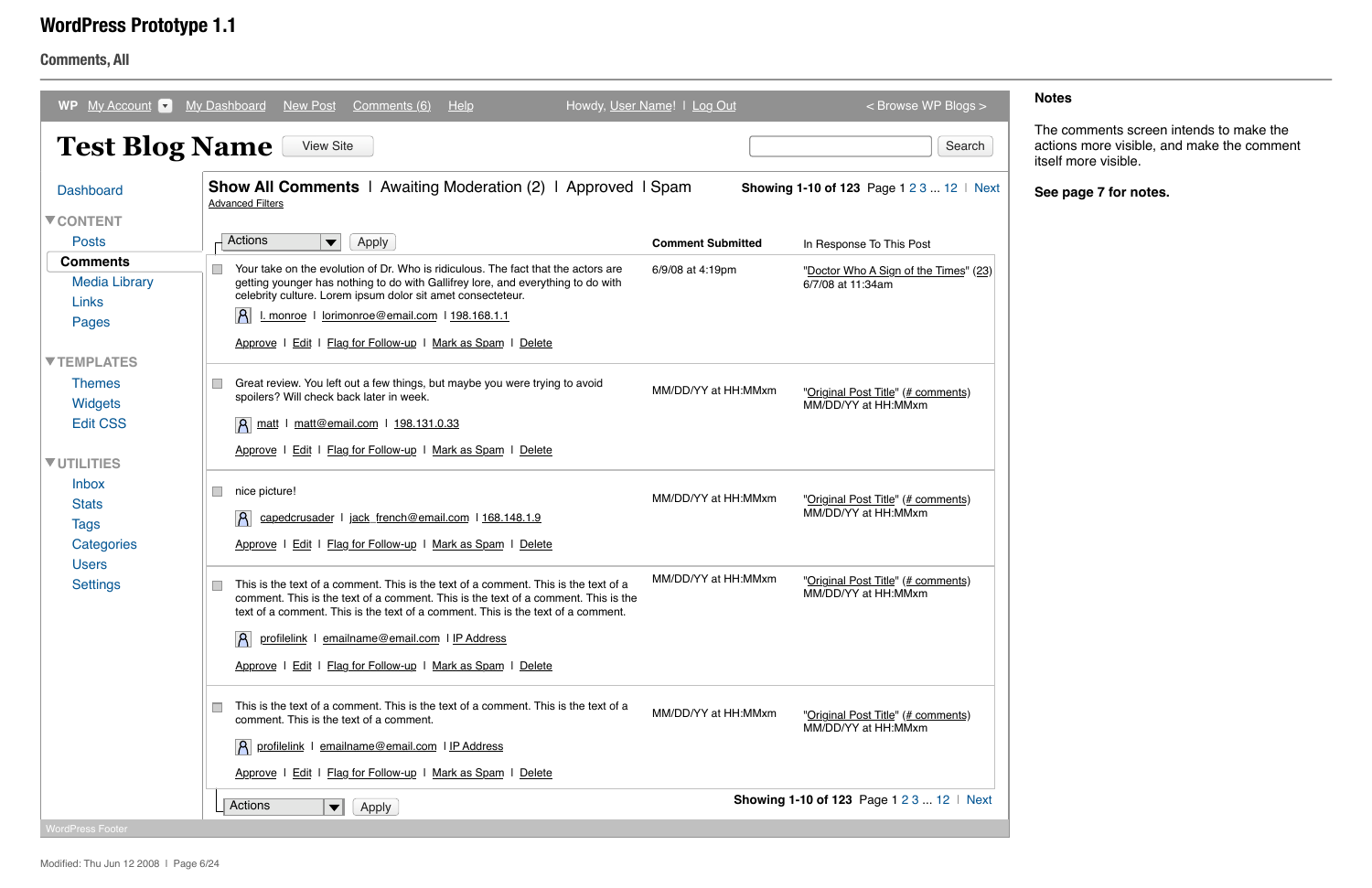**Dashboard/Comments (notes)**

### **Notes on Dashboard and Comments Screens**

#### **Dashboard**

The Dashboard content area is comprised of modules. The intention is for the user to be able to choose the placement and content of the modules. In this illustration, a "Change Settings" link in the upper right provides access to an engine for changing layout of and items within each module. An alternate option would be to provide links within each module, such as icons to edit or to remove the module [preferred by Jane]. Drag and drop functionality would be ideal, although it would require further consideration based on the number of modules and the optimum size/shape of each. For the sake of this prototype, drag and drop should not be enabled. The Dashboard is designed to require minimal scrolling, and for the main three modules to be viewable even in an 800x600 browser window.

#### **Inbox**

New to the prototype is the concept of an Inbox. The Inbox offers a quick preview of items needing attention, such as new comments (with or without moderation), system announcements, draft posts by other authors needing approval, etc. Settings for this module would include choosing which types of information to provide updates for. In addition, the option to receive Inbox alerts via RSS should be offered. Once new items have been seen, the user can check the box and click to archive the item notification, removing it from the dashboard (but not deleting the actual item being referenced). Clicking on the actual item will load the page for the appropriate action, such as the Comments screen (anchored to the particular comment). The View All link at the bottom of the module links to a screen providing access to the archive. [Add Settings link in each of these bars instead of global settings?]

#### **QuickPress**

The QuickPress module allows a rapid posting mechanism from the Dashboard. In this view, the fields shown are title, post text and tags, with the option to save as draft or publish to live site. In the settings, the user would be able to choose which fields were displayed by default in the QuickPress (with only certain fields enabled). Near the bottom of the module, a list of recent drafts is displayed. If a user saves a draft using QuickPress, the draft title will appear in the recent drafts lists immediately. The View All link at the bottom of the module goes to the Posts page, with the Drafts filter selected.

#### **Statistics**

Statistics are displayed in a tabbed module, providing users with access to more of their stats without requiring additional scrolling. The overview tab displays the usage chart that is displayed on Dashboard 2.5, as well as several overview statistics with links to appropriate pages. Other tabs display Top Posts, Referrers and Searches, though the user would be able to choose which stats to display on the remaining tabs, as well as deciding which tab should be the default view. View All goes to the main Stats page.

#### **Information Display**

The columnar display of comment information is somewhat different from 2.5 in that. In this prototype version, the comment text gains priority and is the first thing listed, rather than the comment author details. These details appear directly below the comment text. Both the user icon and their profile name link to their WordPress profile if one exists. Email address link generates mailto: and IP address functions as it does currently. Action links have been moved to fall directly below the comment author information. The intention is to take advantage of the natural scan pattern when a user is reviewing new comments. If possible, it would ideal for the user to be able to click on the comment text to initiate inline editing as some plug-ins allow.

The right hand columns display the date/time the comment was posted and the original post's date/time, along with the original post title and number of comments. These two columns may be used to sort the comments being viewed (in reverse chronological order). The default sort view uses the comment's timestamp. Clicking the post title takes user to that post's edit screen, while clicking on the number next to the title takes the user to the comments screen that lists all comments for that post.

#### **Acting on Comments**

Checkboxes along left edge of comments table may be use in conjunctions with the Actions dropdown menu and action button to batch manage comments. Actions available in the menu correspond to the text links beneath each comment (approve, flag for follow-up, mark as spam, etc.).

#### **WordPress Community**

The WordPress Community module is intended to provide userselected feeds from choices such as the WP developer's blog, Blog Surfer, Tag Surfer, New Blogs, Most Active Blogs, Most Popular Blogs, etc. The setting for this module allow the user to identify which feeds to display as well as the number of items per feed. The format for displayed items will be determined by the individual feeds.

#### **Comments**

The Comments page has generally the same functions and information available to users, though the format has changed somewhat. Instead of a text page header, the content area begins with the list of main filtered views available (all, awaiting moderation, approved, spam), with the default view in bold. Advanced filters, such as date range are available through the "Advanced Filters" link below these headings. [Note: what if instead, there was a single row of filter menus, no text links?] Pagination functions the same as currently.

**Information Display**

The columnar display of comment information is somewhat different from 2.5 in that. In this prototype version, the comment text gains priority and is the first thing listed, rather than the comment author details. These details appear directly below the comment text. Both the user icon and their profile name link to their WordPress profile if one exists. Email address link generates mailto: and IP address functions as it does currently. Action links have been moved to fall directly below the comment author information. The intention is to take advantage of the natural scan pattern when a user is reviewing new comments. If possible, it would ideal for the user to be able to click on the comment text to initiate inline editing as some plug-ins allow.

The right hand columns display the date/time the comment was posted and the original post's date/time, along with the original post title and number of comments. These two columns may be used to sort the comments being viewed (in reverse chronological order). The default sort view uses the comment's timestamp. Clicking the post title takes user to that post's edit screen, while clicking on the number next to the title takes the user to the comments screen that lists all comments for that post.

**Acting on Comments** Checkboxes along left edge of comments table may be use in conjunctions with the Actions dropdown menu and action button to batch manage comments. Actions available in the menu correspond to the text links beneath each comment (approve, flag for follow-up, mark as spam, etc.).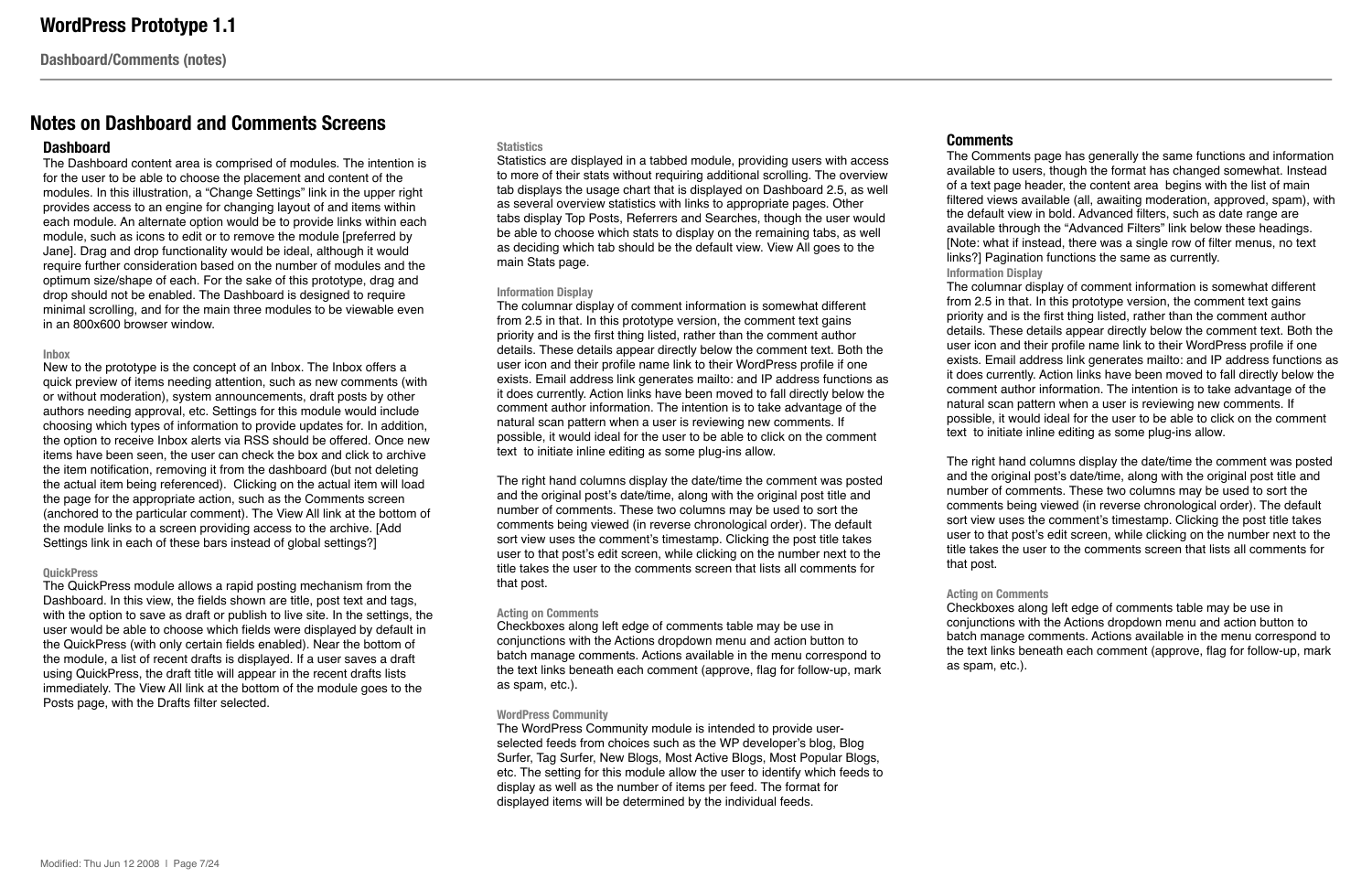**Write New Post: Alternative 01**

## **Posts, Alternative 01**

**This version shows a somewhat conservative approach to the Write Post screen.**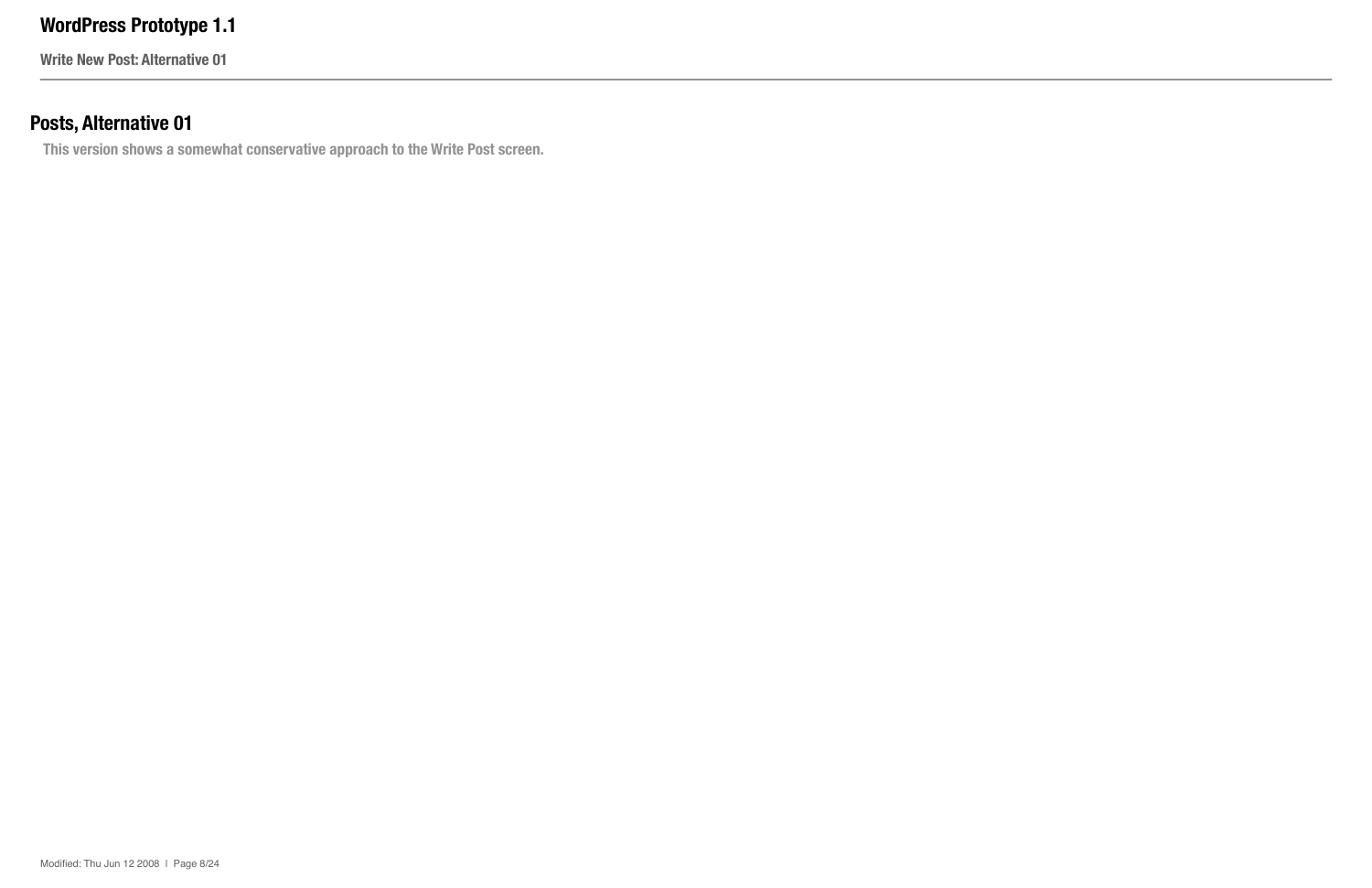**Write New Post, Alternative 01**

| My Account 7<br><b>WP</b>       | My Dashboard<br><b>New Post</b><br>Comments (6)<br>He                                                                            | Howdy, User Name!   Log Out |                  | < Browse WP Blogs >                                                                                                                                                                                 |                                 |
|---------------------------------|----------------------------------------------------------------------------------------------------------------------------------|-----------------------------|------------------|-----------------------------------------------------------------------------------------------------------------------------------------------------------------------------------------------------|---------------------------------|
| <b>Test Blog Name</b>           | <b>View Site</b>                                                                                                                 |                             |                  | ○ All ● Posts Only                                                                                                                                                                                  | Search                          |
| <b>Dashboard</b>                | <b>Posts / Write New Post</b>                                                                                                    |                             |                  | <b>Preview Post</b>                                                                                                                                                                                 |                                 |
| ▼ CONTENT                       |                                                                                                                                  |                             |                  | Show Settings                                                                                                                                                                                       |                                 |
| Posts                           | <b>Title</b>                                                                                                                     |                             |                  |                                                                                                                                                                                                     |                                 |
| <b>Comments</b><br><b>Media</b> |                                                                                                                                  |                             |                  | <b>Tags</b>                                                                                                                                                                                         | $\blacksquare$                  |
| <b>Links</b>                    | Permalink: http://sitename.com/2008/06/03/                                                                                       |                             |                  | Add new tag                                                                                                                                                                                         | Add                             |
| Pages                           | <b>Post</b>                                                                                                                      |                             | <b>Add Media</b> | Separate tags with commas                                                                                                                                                                           |                                 |
| TEMPLATES                       | <b>WYSIWYG Toolbar</b>                                                                                                           | <b>Visual</b>               | <b>HTML</b>      | Choose from tags                                                                                                                                                                                    |                                 |
|                                 | Status/Wordcount Bar<br>$\boxtimes$ Timestamp: Today, June 12, 2008 (Change)<br><b>Excerpt</b>                                   | Save                        | <b>Publish</b>   | <b>Categories</b><br><b>Category Name</b><br><b>Category Name</b><br><b>Category Name</b><br><b>Category Name</b><br><b>Category Name</b><br>П<br>Add new category<br><b>Trackbacks &amp; Pings</b> | <b>THE</b><br><b>TELEVISION</b> |
|                                 | Excerpts are optional hand-crafted summaries of your content. You can use them in your template.<br><b>Comments on this Post</b> |                             | <b>TILL</b>      | <b>Post Author</b><br><b>Privacy Options</b>                                                                                                                                                        | mm.<br><b>TELE</b>              |
| <b>WordPress Footer</b>         |                                                                                                                                  |                             |                  |                                                                                                                                                                                                     |                                 |

#### **Notes**

### **WordPress Prototype 1.1**

The Write New Post screen has been modified to bring key functionality within the viewable area, and to allow users more control over how the screen is configured.

**See the following page for notes.**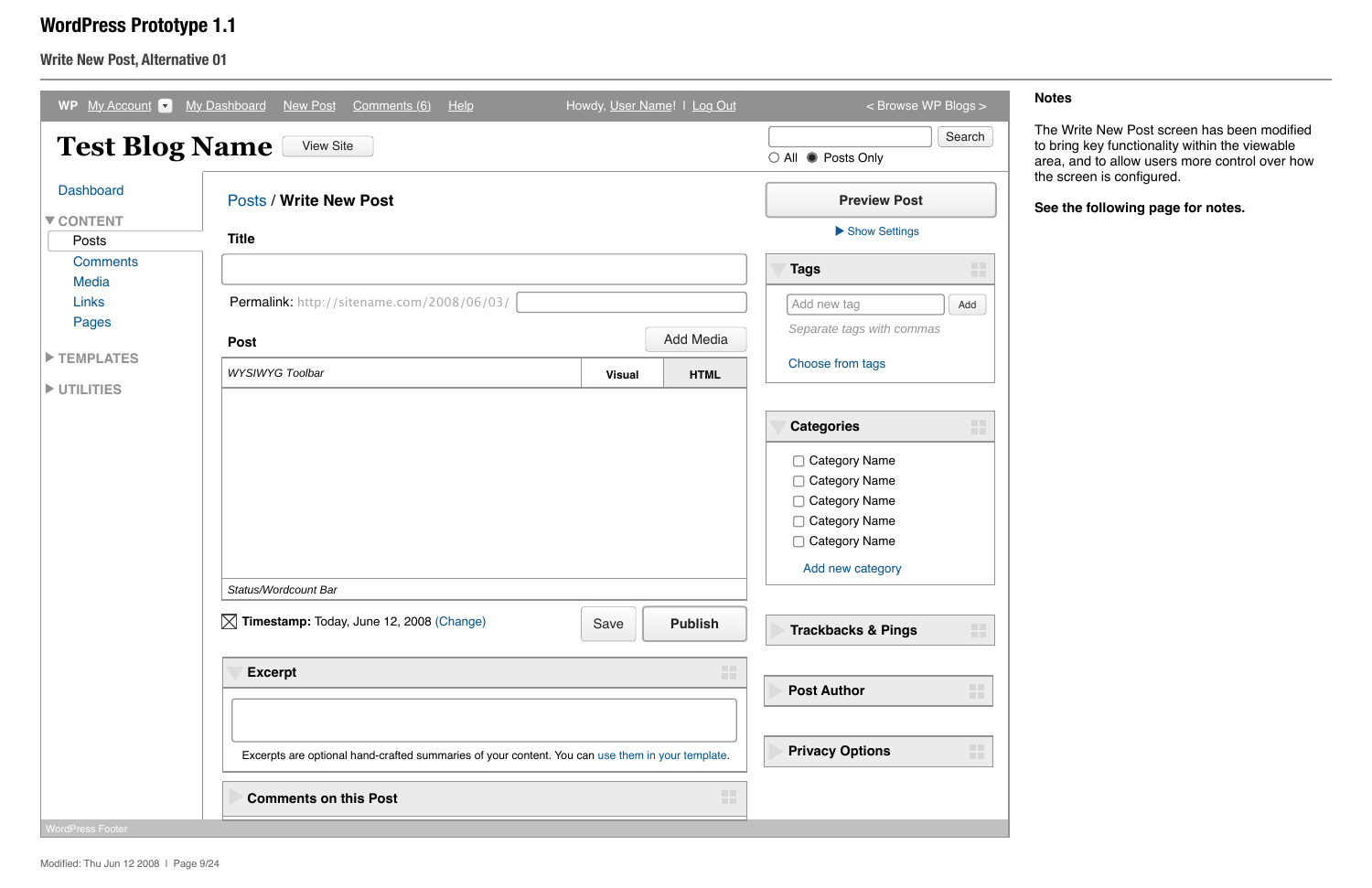All module are draggable, allowing users to configure the screen at will.

### **Write New Post, Alternative 01 (with notes)**

#### **Notes**

### **WordPress Prototype 1.1**

The Write New Post screen has been modified to bring key functionality within the viewable area, and to allow users more control over how the screen is configured.

#### **1.0**

#### **2.0**

Clicking Preview Post should autosave the post or page.

#### **3.0**

Trackbacks and Pings are combined, and comments on this page (with corresponding settings) have been added.

| WP $My$ Account $\blacktriangledown$ | My Dashboard<br>New Post<br>HeIp<br>Comments (6)                                                                                 | Howdy, User Name!   Log Out                     | < Browse WP Blogs >                                                                                                                                                                                                                  |
|--------------------------------------|----------------------------------------------------------------------------------------------------------------------------------|-------------------------------------------------|--------------------------------------------------------------------------------------------------------------------------------------------------------------------------------------------------------------------------------------|
| <b>Test Blog Name</b>                | <b>View Site</b>                                                                                                                 |                                                 | Search<br>○ All ● Posts Only                                                                                                                                                                                                         |
| <b>Dashboard</b>                     | <b>Posts / Write New Post</b>                                                                                                    |                                                 | <b>Preview Post</b>                                                                                                                                                                                                                  |
| ▼ CONTENT                            |                                                                                                                                  |                                                 | $\triangleright$ Sh $_{2.0}$ gs                                                                                                                                                                                                      |
| Posts                                | <b>Title</b>                                                                                                                     |                                                 | 1.0                                                                                                                                                                                                                                  |
| <b>Comments</b><br><b>Media</b>      |                                                                                                                                  |                                                 | <b>Tags</b><br><b>TIM</b>                                                                                                                                                                                                            |
| <b>Links</b>                         | Permalink: http://sitename.com/2008/06/03/                                                                                       | 4.0                                             | Add new tag<br>Add                                                                                                                                                                                                                   |
| Pages                                | <b>Post</b>                                                                                                                      | <b>Add Media</b>                                | Separate tags with commas                                                                                                                                                                                                            |
| TEMPLATES<br>UTILITIES               | <b>WYSIWYG Toolbar</b>                                                                                                           | <b>HTML</b><br><b>Visual</b>                    | Choose from tags                                                                                                                                                                                                                     |
|                                      | Status/Wordcount Bar<br>$\boxtimes$ Timestamp: Today, June 12, 2008 (Change)<br><b>Excerpt</b>                                   | 4.0<br><b>Publish</b><br>Save<br><b>TELESCO</b> | 噩<br><b>Categories</b><br>Category Name<br><b>Category Name</b><br><b>Category Name</b><br><b>Category Name</b><br>$\Box$ Category Name<br>Add new category<br>3.0<br>H<br><b>Trackbacks &amp; Pings</b><br>88<br><b>Post Author</b> |
| <b>WordPress Footer</b>              | Excerpts are optional hand-crafted summaries of your content. You can use them in your template.<br><b>Comments on this Post</b> | <b>TILL</b>                                     | H.<br><b>Privacy Options</b>                                                                                                                                                                                                         |

#### **4.0**

Both the Add Media and the Save/Publishing options have been greatly simplified, creating a more streamlined set of options without removing functionality.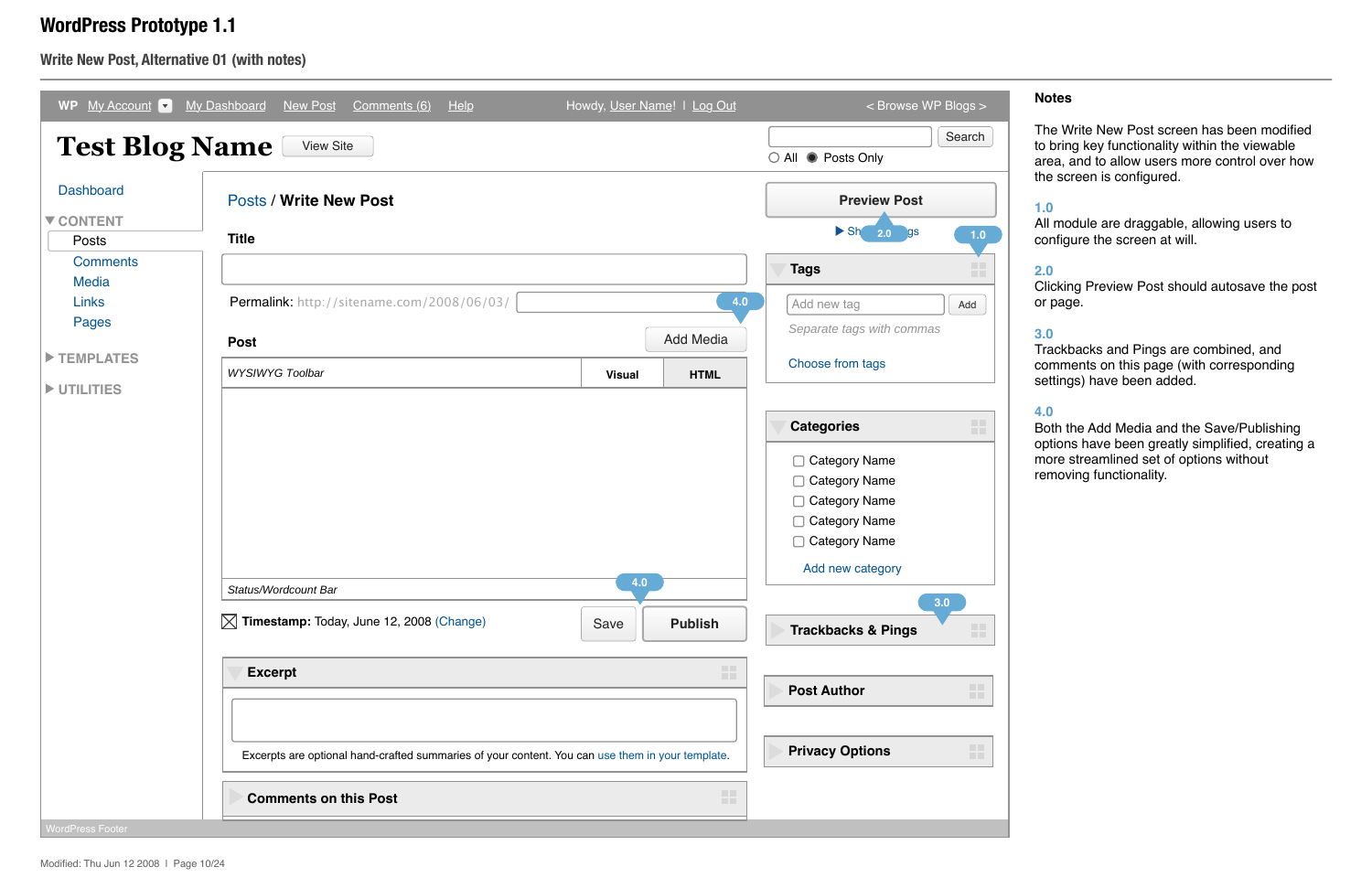### **Write New Post, Alternative 01 / Full Screen**

| <b>Dashboard</b>   |                                                                                                                                      |               |                     |
|--------------------|--------------------------------------------------------------------------------------------------------------------------------------|---------------|---------------------|
|                    | <b>Posts / Write New Post</b>                                                                                                        |               | <b>Preview Post</b> |
| ▼ CONTENT<br>Posts | <b>Title</b>                                                                                                                         | Show Settings |                     |
| <b>Comments</b>    |                                                                                                                                      |               |                     |
| <b>Media</b>       |                                                                                                                                      |               |                     |
| Links<br>Pages     | Permalink: http://sitename.com/2008/06/03/                                                                                           |               |                     |
|                    | <b>Post</b>                                                                                                                          |               | <b>Add Media</b>    |
| TEMPLATES          | <b>WYSIWYG Toolbar</b>                                                                                                               | <b>Visual</b> | <b>HTML</b>         |
|                    |                                                                                                                                      |               |                     |
| UTILITIES          | Status/Wordcount Bar                                                                                                                 |               |                     |
|                    | $\boxtimes$<br>Timestamp:<br>$ \div$<br>Cancel<br>OK<br>12<br>2008<br>$\circledcirc$ 16<br>26<br>June<br>$\mathcal{L}_{\mathcal{A}}$ | Save          | <b>Publish</b>      |
|                    | <b>Excerpt</b>                                                                                                                       |               |                     |

#### **Notes**

### **WordPress Prototype 1.1**

Users can adjust the modules to make primary entry the fields full-width.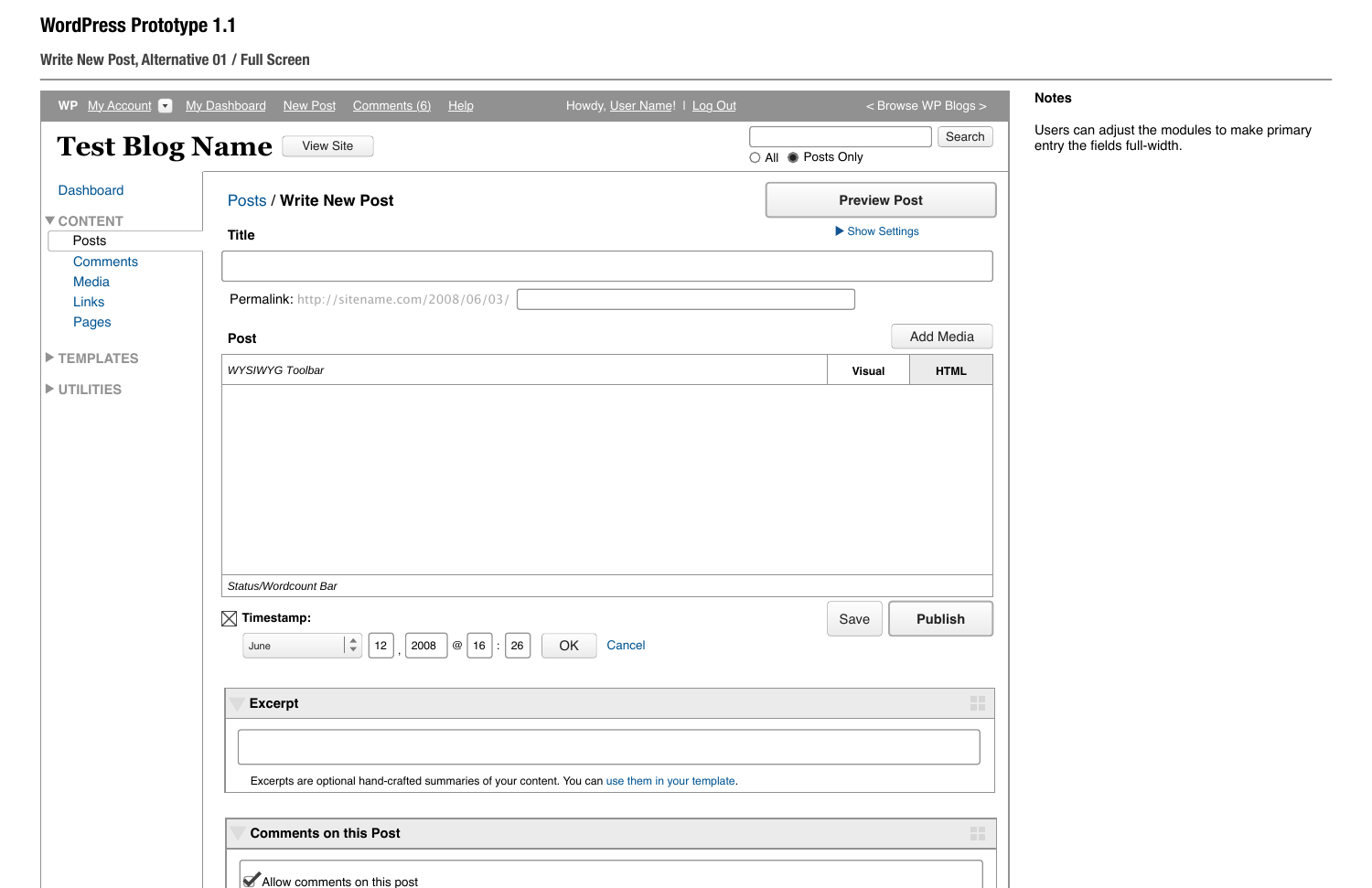| <b>Categories</b>             | a. | <b>Post Author</b>     |  |
|-------------------------------|----|------------------------|--|
|                               |    |                        |  |
| <b>Trackbacks &amp; Pings</b> | a. | <b>Privacy Options</b> |  |
| <b>Categories</b>             | a. |                        |  |
|                               |    |                        |  |
|                               |    |                        |  |
|                               |    |                        |  |
|                               |    |                        |  |
|                               |    |                        |  |
|                               |    |                        |  |
|                               |    |                        |  |
|                               |    |                        |  |
|                               |    |                        |  |
|                               |    |                        |  |
|                               |    |                        |  |
|                               |    |                        |  |
|                               |    |                        |  |
|                               |    |                        |  |
|                               |    |                        |  |
|                               |    |                        |  |

**WordPress Footer**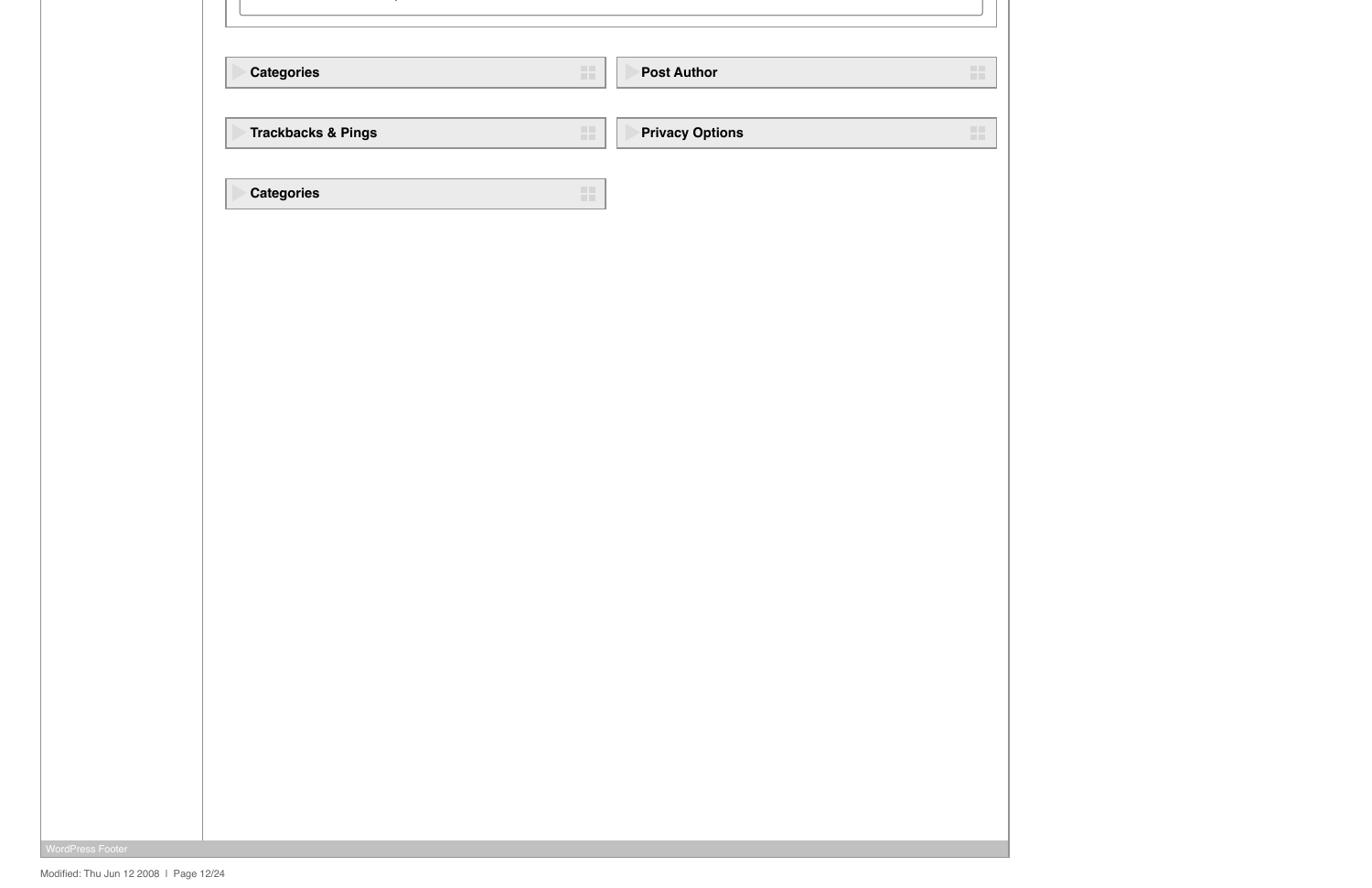### **Write New Post, Alternative 01 / Edit View**

| My Account v<br><b>WP</b><br><b>Test Blog Name</b> | Help<br>My Dashboard<br><b>New Post</b><br>Comments (6)<br><b>View Site</b>                                                                                                                                                                                                                                                                                                                                                                                                                                                                                                                                                                                                                                                                                                                                        | Howdy, User Name!   Log Out   | < Browse WP Blogs ><br>Search                                                                                                                                                                        |
|----------------------------------------------------|--------------------------------------------------------------------------------------------------------------------------------------------------------------------------------------------------------------------------------------------------------------------------------------------------------------------------------------------------------------------------------------------------------------------------------------------------------------------------------------------------------------------------------------------------------------------------------------------------------------------------------------------------------------------------------------------------------------------------------------------------------------------------------------------------------------------|-------------------------------|------------------------------------------------------------------------------------------------------------------------------------------------------------------------------------------------------|
| <b>Dashboard</b>                                   | <b>Posts / Write New Post</b>                                                                                                                                                                                                                                                                                                                                                                                                                                                                                                                                                                                                                                                                                                                                                                                      |                               | $\bigcirc$ All $\bigcirc$ Posts Only<br><b>Preview Post</b>                                                                                                                                          |
| ▼ CONTENT<br>Posts                                 | <b>Title</b>                                                                                                                                                                                                                                                                                                                                                                                                                                                                                                                                                                                                                                                                                                                                                                                                       |                               | Show Settings                                                                                                                                                                                        |
| <b>Comments</b><br><b>Media</b>                    | <b>Title of Post</b>                                                                                                                                                                                                                                                                                                                                                                                                                                                                                                                                                                                                                                                                                                                                                                                               |                               | $\Box$<br><b>Tags</b>                                                                                                                                                                                |
| Links<br>Pages                                     | Permalink: http://sitename.com/2008/06/03/title-of-post (Change)                                                                                                                                                                                                                                                                                                                                                                                                                                                                                                                                                                                                                                                                                                                                                   |                               | Add new tag<br>Add                                                                                                                                                                                   |
|                                                    | <b>Post</b>                                                                                                                                                                                                                                                                                                                                                                                                                                                                                                                                                                                                                                                                                                                                                                                                        | <b>Add Media</b>              | Separate tags with commas                                                                                                                                                                            |
| TEMPLATES<br>UTILITIES                             | <b>WYSIWYG Toolbar</b><br><b>Visual</b>                                                                                                                                                                                                                                                                                                                                                                                                                                                                                                                                                                                                                                                                                                                                                                            | <b>HTML</b>                   | Choose from tags                                                                                                                                                                                     |
|                                                    | Lorem Ipsum is simply dummy text of the printing and typesetting industry. Lorem Ipsum<br>has been the industry's standard dummy text ever since the 1500s, when an unknown<br>printer took a galley of type and scrambled it to make a type specimen book.<br>It has survived not only five centuries, but also the leap into electronic typesetting,<br>remaining essentially unchanged.<br>It was popularized in the 1960s with the release of Letraset sheets containing Lorem Ipsum<br>passages, and more recently with desktop publishing software like Aldus PageMaker<br>including versions of Lorem Ipsum.<br>Lorem Ipsum is simply dummy text of the printing and typesetting industry. Lorem Ipsum<br>Status/Wordcount Bar<br>Timestamp: Today, June 12, 2008 (Change)<br>$\bowtie$<br>Delete this Post | Save                          | <b>TELESCOPE</b><br><b>Categories</b><br><b>TILL</b><br>Category Name<br><b>Category Name</b><br>Category Name<br><b>Category Name</b><br><b>Category Name</b><br>Add new category<br><u>talian </u> |
|                                                    | <b>Excerpt</b><br>Excerpts are optional hand-crafted summaries of your content. You can use them in your template.                                                                                                                                                                                                                                                                                                                                                                                                                                                                                                                                                                                                                                                                                                 | <b>TT</b><br><b>TELESCOPE</b> | <b>Media added to this Post</b><br><b>TILL</b><br>amuse_20x200.jpg<br>Remove   Edit<br>Kind of Blue<br>Remove   Edit<br>longer-test-filename.mov<br>Remove   Edit                                    |
|                                                    | <b>Comments on this Post</b>                                                                                                                                                                                                                                                                                                                                                                                                                                                                                                                                                                                                                                                                                                                                                                                       | <b>TELE</b><br><b>TILL</b>    | <b>THE</b><br><b>Trackbacks &amp; Pings</b><br><b>TILL</b>                                                                                                                                           |
|                                                    | Allow comments on this post                                                                                                                                                                                                                                                                                                                                                                                                                                                                                                                                                                                                                                                                                                                                                                                        |                               | <b>Post Author</b><br><b>TELESCO</b>                                                                                                                                                                 |

### **Notes**

### **WordPress Prototype 1.1**

The Write Screen has subtle changes once a post has been published.

**See the following page for notes.**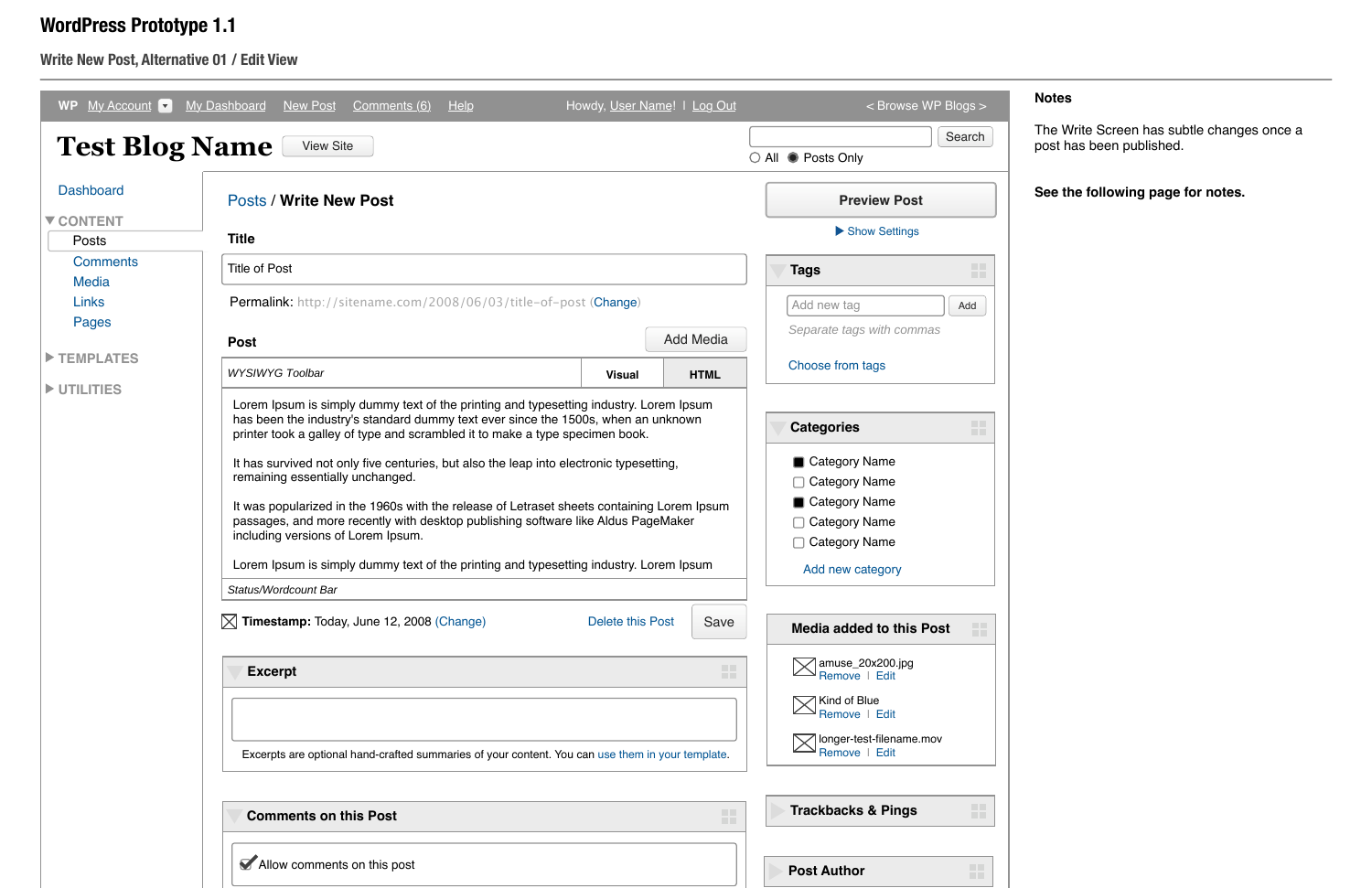| <b>COMMENTS</b>                                                                                                                                                                                                                                                                                               | <b>SUBMITTED</b> |                        |
|---------------------------------------------------------------------------------------------------------------------------------------------------------------------------------------------------------------------------------------------------------------------------------------------------------------|------------------|------------------------|
| It uses a dictionary of over 200 Latin words, combined with a handful of<br>model sentence structures, to generate Lorem Ipsum which looks<br>reasonable. The generated Lorem Ipsum is therefore always free from<br>repetition, injected humour, or non-characteristic words etc.<br>MM/DD/YY at mm:hh AM/PM | 6/9/08 at 4:19pm | <b>Privacy Options</b> |
| I. monroe   lorimonroe@email.com   198.168.1.1                                                                                                                                                                                                                                                                |                  |                        |
| Approve   Edit   Mark as Read   Mark as Spam   Delete                                                                                                                                                                                                                                                         |                  |                        |
| It uses a dictionary of over 200 Latin words, combined with a handful of<br>model sentence structures, to generate Lorem Ipsum which looks<br>reasonable. The generated Lorem Ipsum is therefore always free from<br>repetition, injected humour, or non-characteristic words etc.<br>MM/DD/YY at mm:hh AM/PM | 6/9/08 at 4:19pm |                        |
| I. monroe   lorimonroe@email.com   198.168.1.1                                                                                                                                                                                                                                                                |                  |                        |
| Approve   Edit   Mark as Read   Mark as Spam   Delete                                                                                                                                                                                                                                                         |                  |                        |
| It uses a dictionary of over 200 Latin words, combined with a handful of<br>model sentence structures, to generate Lorem Ipsum which looks<br>reasonable. The generated Lorem Ipsum is therefore always free from<br>repetition, injected humour, or non-characteristic words etc.<br>MM/DD/YY at mm:hh AM/PM | 6/9/08 at 4:19pm |                        |
| I. monroe   lorimonroe@email.com   198.168.1.1                                                                                                                                                                                                                                                                |                  |                        |
| Approve   Edit   Mark as Read   Mark as Spam   Delete                                                                                                                                                                                                                                                         |                  |                        |
| It uses a dictionary of over 200 Latin words, combined with a handful of<br>model sentence structures, to generate Lorem Ipsum which looks<br>reasonable. The generated Lorem Ipsum is therefore always free from<br>repetition, injected humour, or non-characteristic words etc.<br>MM/DD/YY at mm:hh AM/PM | 6/9/08 at 4:19pm |                        |
| I. monroe   lorimonroe@email.com   198.168.1.1                                                                                                                                                                                                                                                                |                  |                        |
| Approve   Edit   Mark as Read   Mark as Spam   Delete                                                                                                                                                                                                                                                         |                  |                        |
| It uses a dictionary of over 200 Latin words, combined with a handful of<br>model sentence structures, to generate Lorem Ipsum which looks<br>reasonable. The generated Lorem Ipsum is therefore always free from<br>repetition, injected humour, or non-characteristic words etc.<br>MM/DD/YY at mm:hh AM/PM | 6/9/08 at 4:19pm |                        |
| I. monroe   lorimonroe@email.com   198.168.1.1                                                                                                                                                                                                                                                                |                  |                        |
| Approve   Edit   Mark as Read   Mark as Spam   Delete                                                                                                                                                                                                                                                         |                  |                        |

WordPress Footer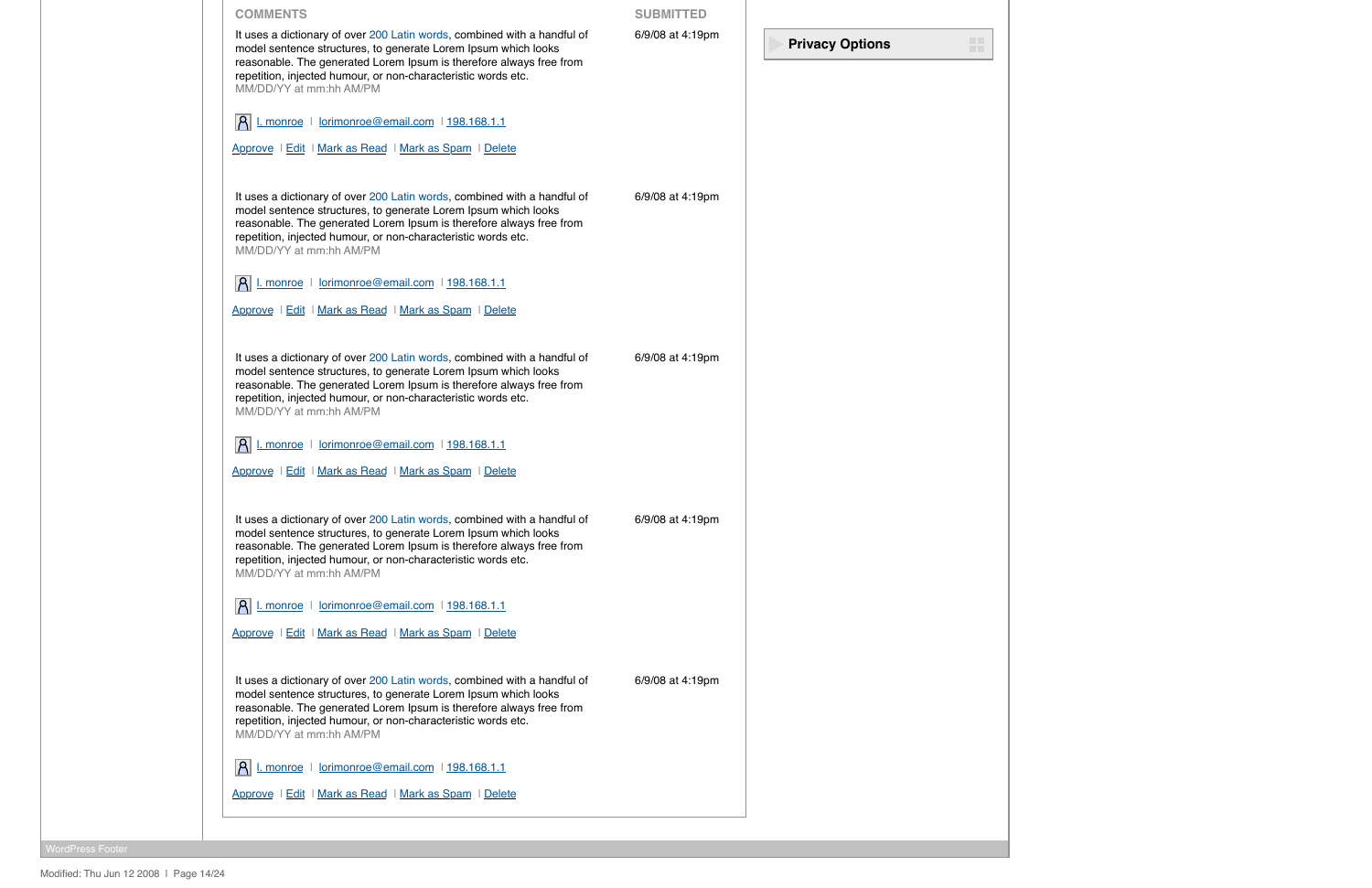### **Write New Post, Alternative 01 / Edit View (with notes)**

| <b>WP</b><br>My Account <b>v</b> | <b>My Dashboard</b><br>New Post<br>Comments (6)<br>Help                                                                                                                                                                                                                                                                                                                                                                                                                                  |                  | Howdy, User Name!   Log Out | < Browse WP Blogs >                                                                               |
|----------------------------------|------------------------------------------------------------------------------------------------------------------------------------------------------------------------------------------------------------------------------------------------------------------------------------------------------------------------------------------------------------------------------------------------------------------------------------------------------------------------------------------|------------------|-----------------------------|---------------------------------------------------------------------------------------------------|
| <b>Test Blog Name</b>            | <b>View Site</b>                                                                                                                                                                                                                                                                                                                                                                                                                                                                         |                  |                             | Search<br>$\bigcirc$ All $\bigcirc$ Posts Only                                                    |
| <b>Dashboard</b>                 | <b>Posts / Write New Post</b>                                                                                                                                                                                                                                                                                                                                                                                                                                                            |                  |                             | <b>Preview Post</b>                                                                               |
| <b>V CONTENT</b><br>Posts        | <b>Title</b>                                                                                                                                                                                                                                                                                                                                                                                                                                                                             |                  |                             | Show Settings                                                                                     |
| <b>Comments</b>                  | <b>Title of Post</b>                                                                                                                                                                                                                                                                                                                                                                                                                                                                     |                  |                             | H<br><b>Tags</b>                                                                                  |
| <b>Media</b>                     |                                                                                                                                                                                                                                                                                                                                                                                                                                                                                          |                  |                             |                                                                                                   |
| Links                            | Permalink: http://sitename.com/2008/06/03/title-of-post (Change)                                                                                                                                                                                                                                                                                                                                                                                                                         |                  |                             | Add new tag<br>Add                                                                                |
| Pages                            |                                                                                                                                                                                                                                                                                                                                                                                                                                                                                          |                  | <b>Add Media</b>            | Separate tags with commas                                                                         |
| TEMPLATES                        | <b>Post</b>                                                                                                                                                                                                                                                                                                                                                                                                                                                                              |                  |                             |                                                                                                   |
|                                  | <b>WYSIWYG Toolbar</b>                                                                                                                                                                                                                                                                                                                                                                                                                                                                   | <b>Visual</b>    | <b>HTML</b>                 | Choose from tags                                                                                  |
| UTILITIES                        | Lorem Ipsum is simply dummy text of the printing and typesetting industry. Lorem Ipsum<br>has been the industry's standard dummy text ever since the 1500s, when an unknown<br>printer took a galley of type and scrambled it to make a type specimen book.<br>It has survived not only five centuries, but also the leap into electronic typesetting,<br>remaining essentially unchanged.<br>It was popularized in the 1960s with the release of Letraset sheets containing Lorem Ipsum |                  |                             | <b>TELE</b><br><b>Categories</b><br>m a<br>Category Name<br><b>Category Name</b><br>Category Name |
|                                  | passages, and more recently with desktop publishing software like Aldus PageMaker<br>including versions of Lorem Ipsum.<br>Lorem Ipsum is simply dummy text of the printing and typesetting industry. Lorem Ipsum<br>Status/Wordcount Bar                                                                                                                                                                                                                                                |                  |                             | <b>Category Name</b><br><b>Category Name</b><br>Add new category                                  |
|                                  | $\bowtie$ Timestamp: Today, June 12, 2008 (Change)                                                                                                                                                                                                                                                                                                                                                                                                                                       | Delete this Post | Save                        | 1.0<br>H<br><b>Media added to this Post</b>                                                       |
|                                  | <b>Excerpt</b>                                                                                                                                                                                                                                                                                                                                                                                                                                                                           | 2.0              | <b>TEL</b><br><b>THE</b>    | amuse_20x200.jpg<br>Remove   Edit                                                                 |
|                                  |                                                                                                                                                                                                                                                                                                                                                                                                                                                                                          |                  |                             | Kind of Blue<br>Remove   Edit                                                                     |
|                                  | Excerpts are optional hand-crafted summaries of your content. You can use them in your template.                                                                                                                                                                                                                                                                                                                                                                                         |                  |                             | longer-test-filename.mov<br>Remove   Edit                                                         |
|                                  | 3.0<br><b>Comments on this Post</b>                                                                                                                                                                                                                                                                                                                                                                                                                                                      |                  | <b>THE</b><br><b>THE</b>    | m<br><b>Trackbacks &amp; Pings</b>                                                                |
|                                  | Allow comments on this post                                                                                                                                                                                                                                                                                                                                                                                                                                                              |                  |                             | $\Box$ .<br><b>Post Author</b><br><b>COLL</b>                                                     |

#### **Notes**

### **WordPress Prototype 1.1**

The comments area is populated once the user has comments on this post. Both viewing and moderation are available from this screen.

The Write Screen has subtle changes once a post has been published.

#### **1.0**

Media added to this post will be displayed here. Users can view, remove, or edit the details doing so would launch the lightbox window.

#### **2.0**

Delete Post link would be displayed once post is published.

#### **3.0**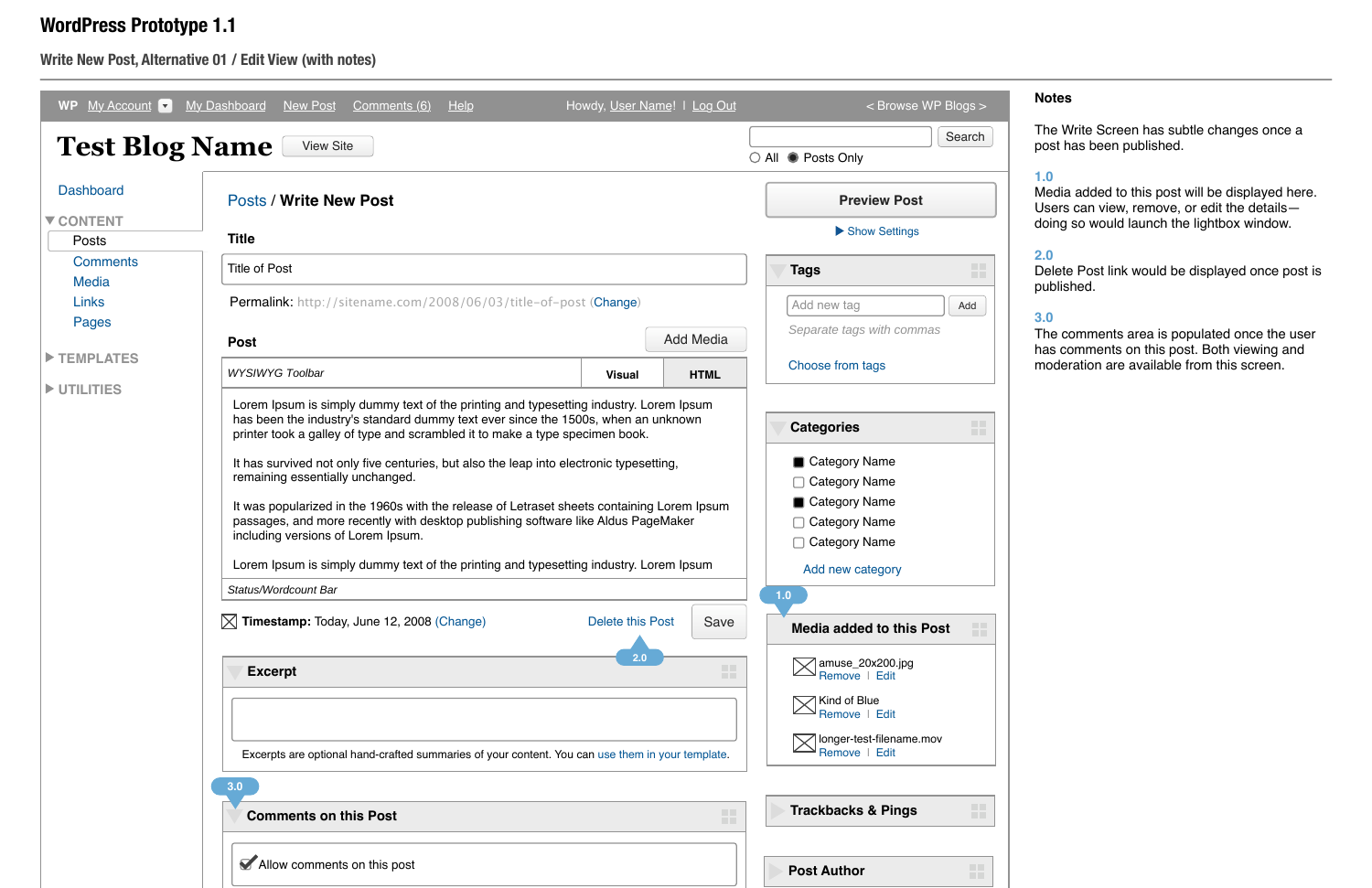| <b>COMMENTS</b>                                                                                                                                                                                                                                                                                               | <b>SUBMITTED</b> |                        |
|---------------------------------------------------------------------------------------------------------------------------------------------------------------------------------------------------------------------------------------------------------------------------------------------------------------|------------------|------------------------|
| It uses a dictionary of over 200 Latin words, combined with a handful of<br>model sentence structures, to generate Lorem Ipsum which looks<br>reasonable. The generated Lorem Ipsum is therefore always free from<br>repetition, injected humour, or non-characteristic words etc.<br>MM/DD/YY at mm:hh AM/PM | 6/9/08 at 4:19pm | <b>Privacy Options</b> |
| I. monroe   lorimonroe@email.com   198.168.1.1                                                                                                                                                                                                                                                                |                  |                        |
| Approve   Edit   Mark as Read   Mark as Spam   Delete                                                                                                                                                                                                                                                         |                  |                        |
| It uses a dictionary of over 200 Latin words, combined with a handful of<br>model sentence structures, to generate Lorem Ipsum which looks<br>reasonable. The generated Lorem Ipsum is therefore always free from<br>repetition, injected humour, or non-characteristic words etc.<br>MM/DD/YY at mm:hh AM/PM | 6/9/08 at 4:19pm |                        |
| I. monroe   lorimonroe@email.com   198.168.1.1                                                                                                                                                                                                                                                                |                  |                        |
| Approve   Edit   Mark as Read   Mark as Spam   Delete                                                                                                                                                                                                                                                         |                  |                        |
| It uses a dictionary of over 200 Latin words, combined with a handful of<br>model sentence structures, to generate Lorem Ipsum which looks<br>reasonable. The generated Lorem Ipsum is therefore always free from<br>repetition, injected humour, or non-characteristic words etc.<br>MM/DD/YY at mm:hh AM/PM | 6/9/08 at 4:19pm |                        |
| I. monroe   lorimonroe@email.com   198.168.1.1                                                                                                                                                                                                                                                                |                  |                        |
| Approve   Edit   Mark as Read   Mark as Spam   Delete                                                                                                                                                                                                                                                         |                  |                        |
| It uses a dictionary of over 200 Latin words, combined with a handful of<br>model sentence structures, to generate Lorem Ipsum which looks<br>reasonable. The generated Lorem Ipsum is therefore always free from<br>repetition, injected humour, or non-characteristic words etc.<br>MM/DD/YY at mm:hh AM/PM | 6/9/08 at 4:19pm |                        |
| A L monroe   lorimonroe@email.com   198.168.1.1                                                                                                                                                                                                                                                               |                  |                        |
| Approve   Edit   Mark as Read   Mark as Spam   Delete                                                                                                                                                                                                                                                         |                  |                        |
| It uses a dictionary of over 200 Latin words, combined with a handful of<br>model sentence structures, to generate Lorem Ipsum which looks<br>reasonable. The generated Lorem Ipsum is therefore always free from<br>repetition, injected humour, or non-characteristic words etc.<br>MM/DD/YY at mm:hh AM/PM | 6/9/08 at 4:19pm |                        |
| I. monroe   lorimonroe@email.com   198.168.1.1                                                                                                                                                                                                                                                                |                  |                        |
| Approve   Edit   Mark as Read   Mark as Spam   Delete                                                                                                                                                                                                                                                         |                  |                        |

WordPress Footer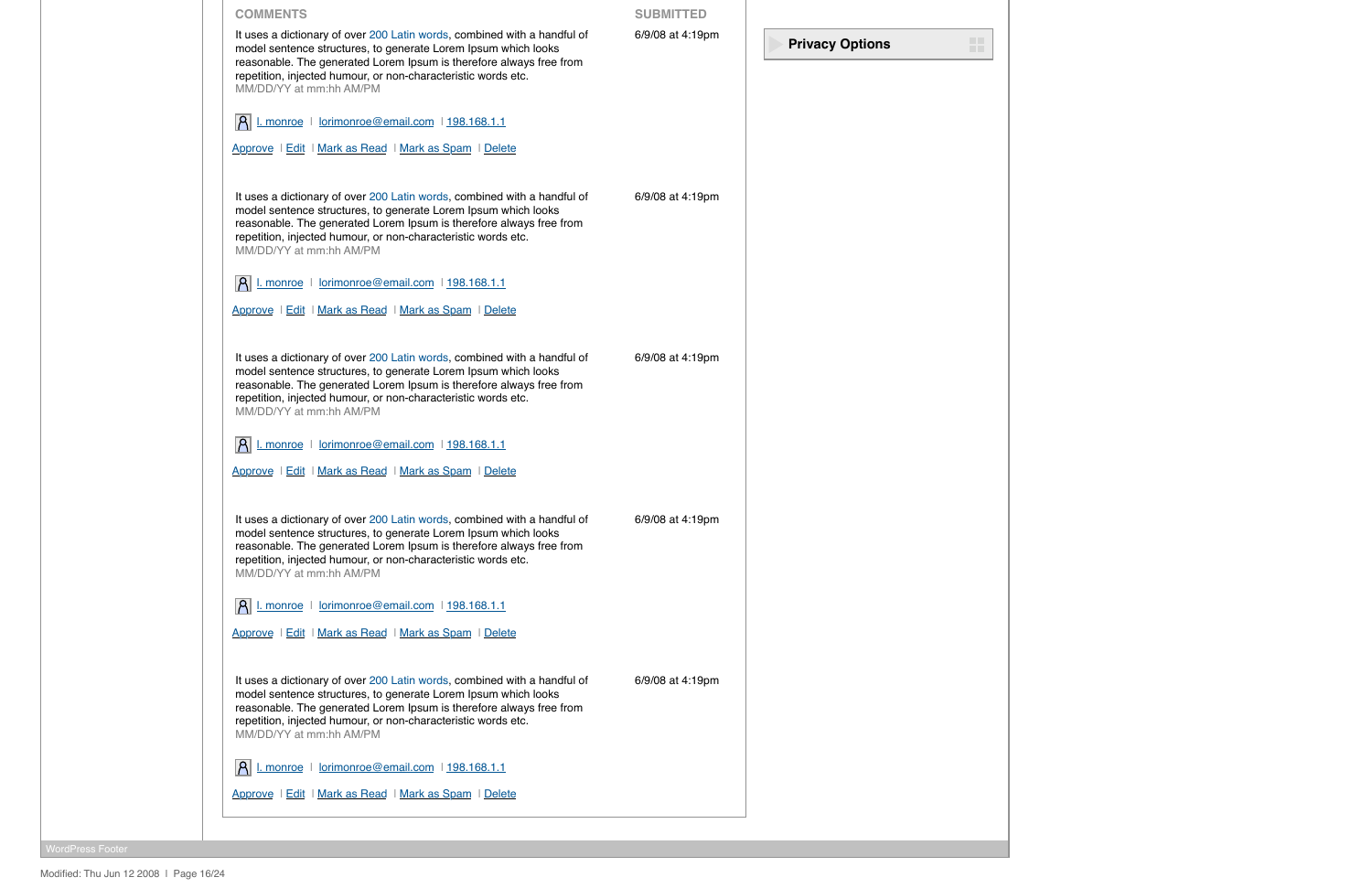**Write New Post: Alternative 02**

## **Posts, Alternative 02**

**This version shows a more application-style approach to the Write Post screen.**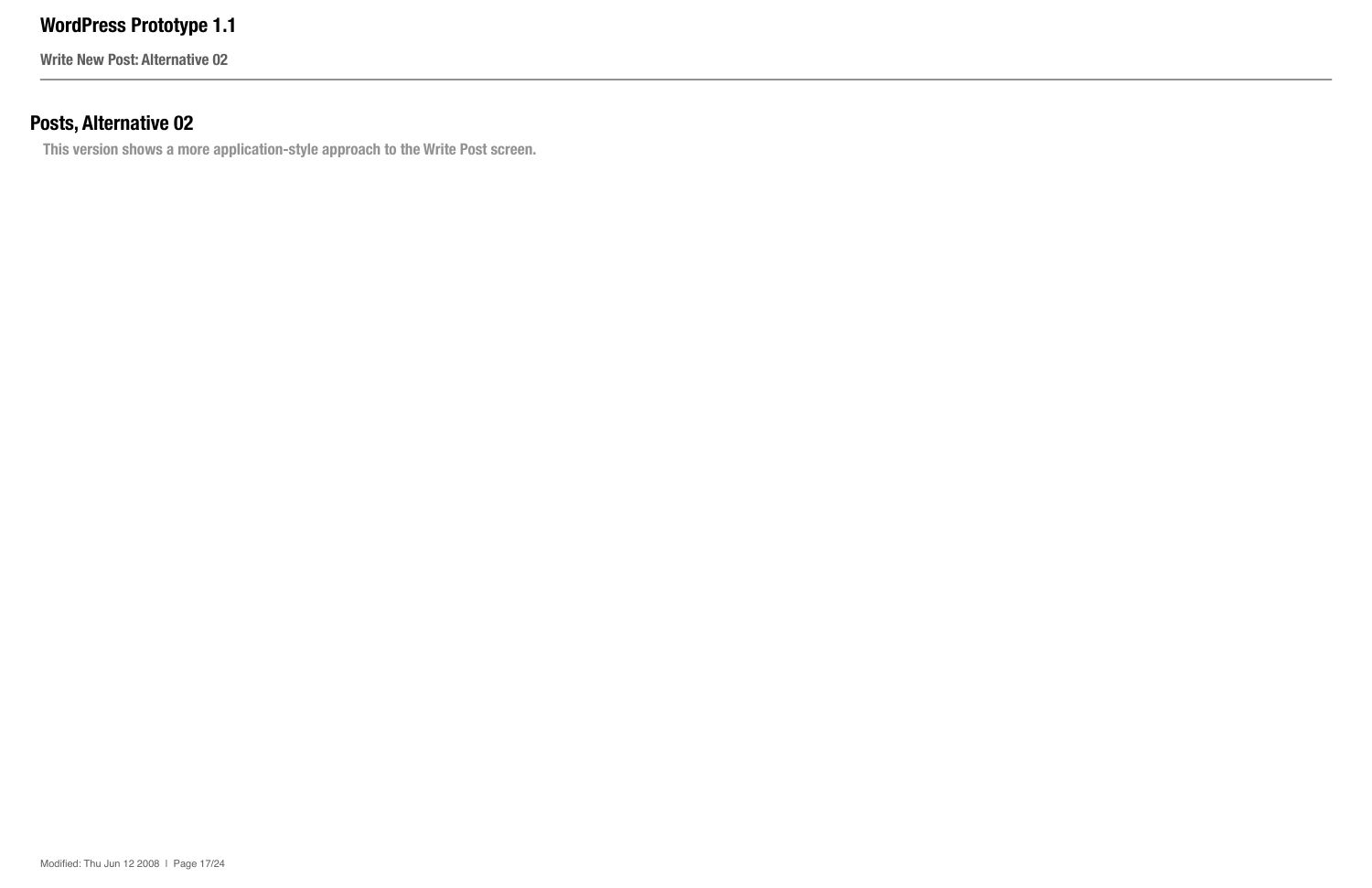**Write New Post, Alternative 02**

| 000<br>¢<br>$\rightarrow$<br>仙                            | ÷.<br>$A$ $A$                                             |    |                                                      |                    | $\sim$ $Q$ Google |                     |
|-----------------------------------------------------------|-----------------------------------------------------------|----|------------------------------------------------------|--------------------|-------------------|---------------------|
| WP My Account<br>$\lfloor \mathbf{v} \rfloor$             | My Dashboard<br>New Post<br>Comments (6)                  | He | Howdy, User Name!   Log Out                          |                    |                   | < Browse WP Blogs > |
| <b>Test Blog Name</b>                                     | <b>View Site</b>                                          |    |                                                      | ○ All ● Posts Only |                   | Search              |
| <b>Dashboard</b><br>▼ CONTENT<br>Posts<br><b>Comments</b> | <b>Posts / Write New Post</b><br><b>Title</b>             |    |                                                      | Show Settings      |                   |                     |
| <b>Media</b><br><b>Links</b><br>Pages                     | Permalink: http://sitename.com/2008/06/03/<br><b>Post</b> |    |                                                      |                    |                   | <b>Add Media</b>    |
| TEMPLATES<br><b>DESIGNATION</b>                           | <b>WYSIWYG Toolbar</b><br>Status/Wordcount Bar            |    |                                                      |                    | <b>Visual</b>     | <b>HTML</b>         |
|                                                           | $\boxtimes$ Preview this Post                             |    | $\boxtimes$ Timestamp: Today, June 12, 2008 (Change) | Save               |                   | <b>Publish</b>      |

#### **Notes**

This version of the Write New Post screen shows a different approach to the Save/Publish" functions.

In order to keep the primary save and publishing functions above the fold, they are contained in a bottom bounding bar that stays present all the time. (See Facebook and the Panic/Goods Store for examples.)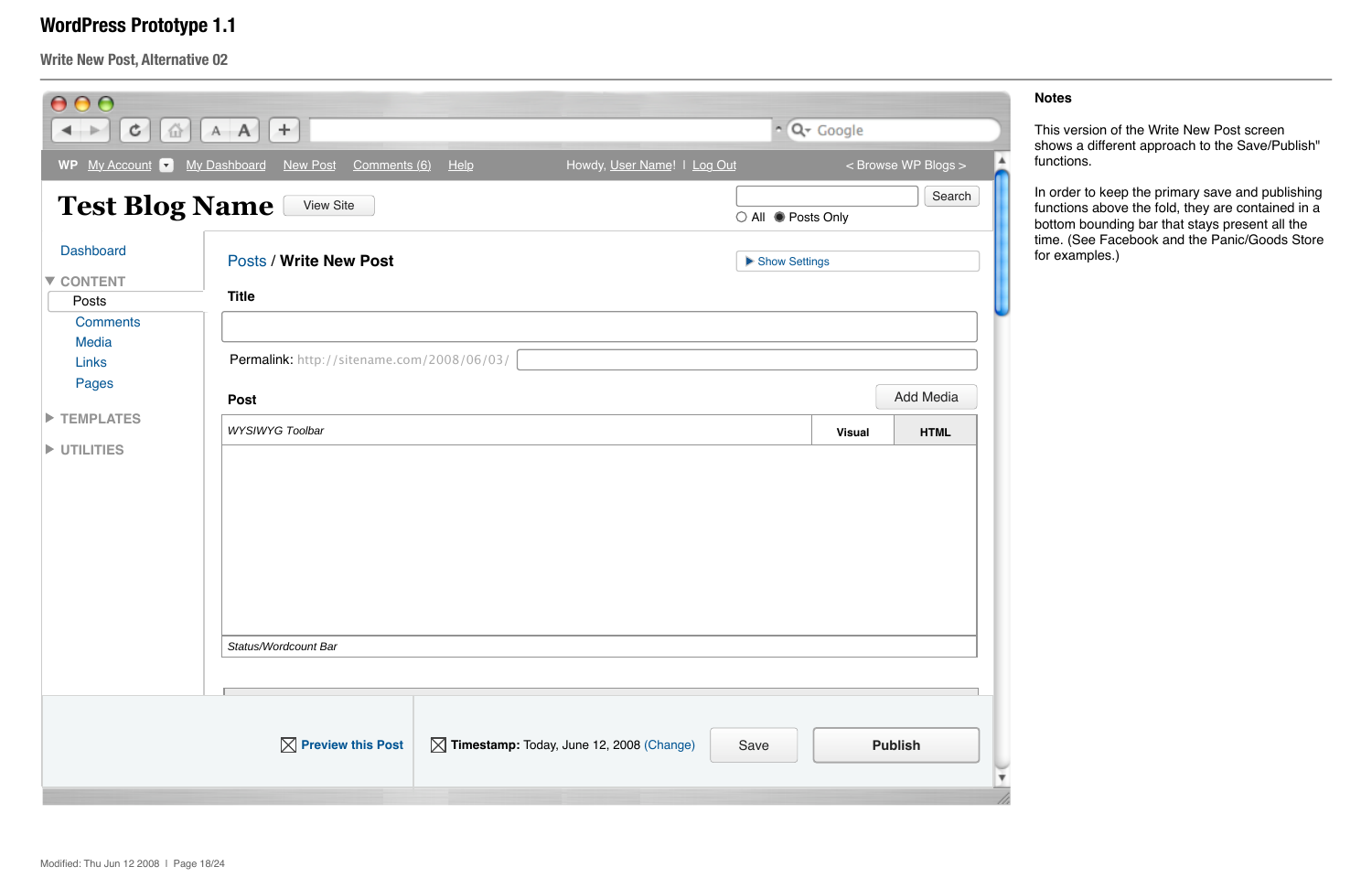**Write New Post, Alternative 02 / Full Screen / Showing Settings**

Users who have single-author blog, for example, can choose to turn off the "Post Author" feature since they will never need the ability to choose authors per post.

| 000<br>¢<br>冚                                                                                                  | 土<br>$A \mid A \mid$                                                                                                       |                               |                                                                               |                                   | ~ Q ~ Google             |                                           |  |
|----------------------------------------------------------------------------------------------------------------|----------------------------------------------------------------------------------------------------------------------------|-------------------------------|-------------------------------------------------------------------------------|-----------------------------------|--------------------------|-------------------------------------------|--|
| My Account V<br><b>WP</b>                                                                                      | <b>My Dashboard</b><br>New Post<br>Comments (6)                                                                            | Help                          | Howdy, User Name!   Log Out                                                   |                                   |                          | < Browse WP Blogs >                       |  |
| <b>Test Blog Name</b>                                                                                          | <b>View Site</b>                                                                                                           |                               |                                                                               | ○ All ● Posts Only                |                          | Search                                    |  |
| <b>Dashboard</b><br><b>V CONTENT</b>                                                                           | <b>Posts / Write New Post</b>                                                                                              |                               |                                                                               |                                   | ▼ Hide Settings          |                                           |  |
| Posts<br><b>Comments</b><br><b>Media</b><br><b>Links</b><br>Pages<br><b>TEMPLATES</b><br>$\blacktriangleright$ | Show on screen:<br>Categories<br>Excerpt<br>$\blacksquare$<br>$\blacktriangledown$<br>$\mathbf{z}$<br>Tags<br><b>Title</b> | <b>Trackbacks &amp; Pings</b> | <b>Privacy Settings</b><br>$\mathbf{z}$<br>$\mathbf{z}$<br><b>Widget Name</b> | Comments<br>$\Box$<br>Post Author | $\blacksquare$<br>$\Box$ | Media Added to Post<br><b>Widget Name</b> |  |
| <b>DESIGNATION</b>                                                                                             | Permalink: http://sitename.com/2008/06/03/<br><b>Post</b>                                                                  |                               |                                                                               |                                   |                          | <b>Add Media</b>                          |  |
|                                                                                                                | <b>WYSIWYG Toolbar</b>                                                                                                     |                               |                                                                               |                                   | <b>Visual</b>            | <b>HTML</b>                               |  |
|                                                                                                                |                                                                                                                            |                               |                                                                               |                                   |                          |                                           |  |
|                                                                                                                | $\boxtimes$ Preview this Post                                                                                              |                               | $\boxtimes$ Timestamp: Today, June 12, 2008 (Change)                          | Save                              |                          | <b>Publish</b>                            |  |

#### **Notes**

Settings allows users to hide and show the options they have for this page. They can choose which modules appear and still have the opportunity to order and re-order the modules by dragging them.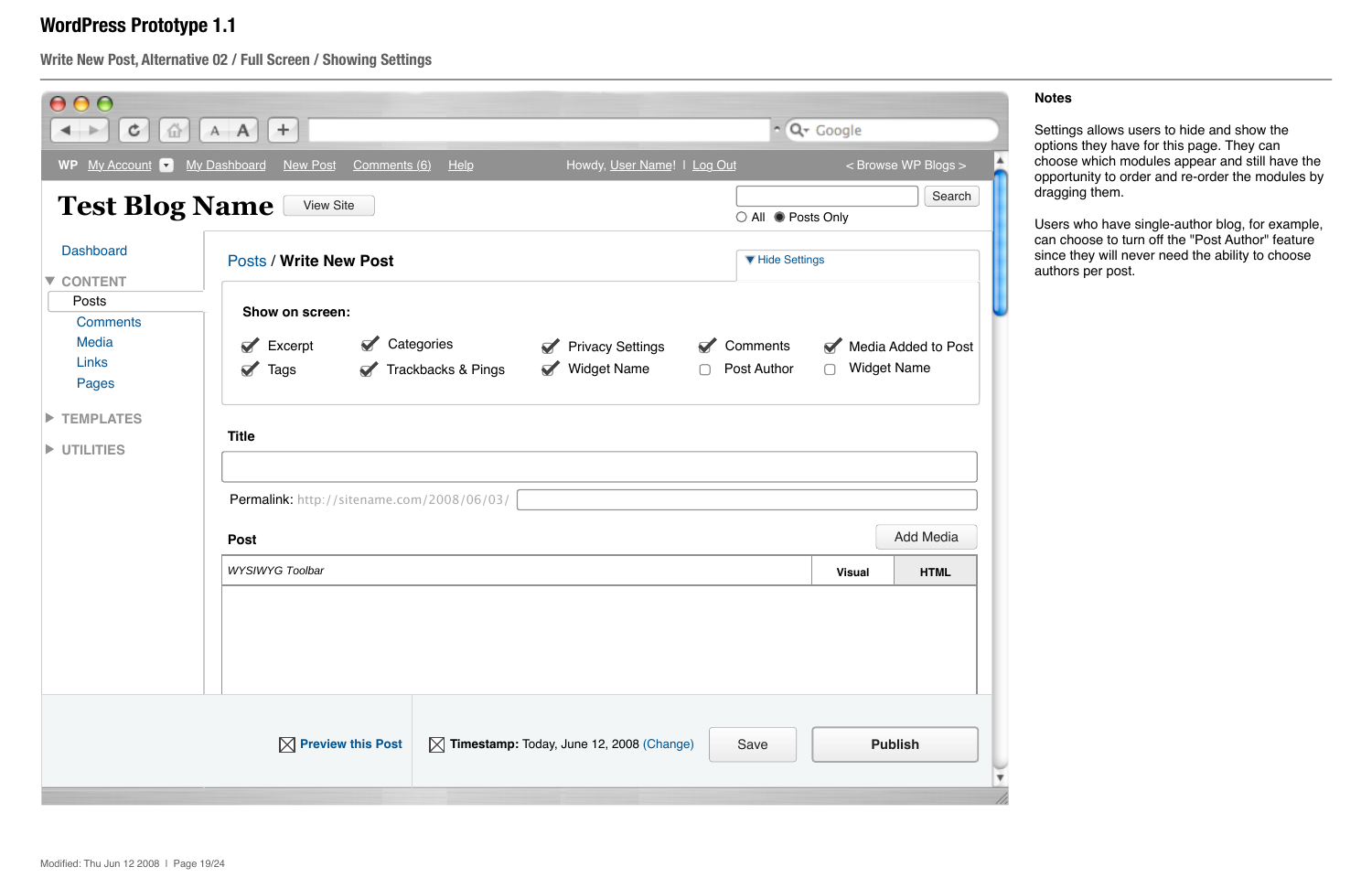**Write New Post, Alternative 02 / Full Screen**

| ¢<br>仙<br>WP My Account         | $A$ $A$ $+$<br>My Dashboard<br>New Post<br>Comments (6)<br>Help                                  | Howdy, User Name!   Log Out | $\sim$ Q $\sim$ Google | < Browse WP Blogs > |
|---------------------------------|--------------------------------------------------------------------------------------------------|-----------------------------|------------------------|---------------------|
| <b>Test Blog Name</b>           | <b>View Site</b>                                                                                 |                             | ○ All ● Posts Only     | Search              |
| <b>Dashboard</b>                | <b>Posts / Write New Post</b>                                                                    | Show Settings               |                        |                     |
| ▼ CONTENT<br>Posts              | <b>Title</b>                                                                                     |                             |                        |                     |
| <b>Comments</b><br><b>Media</b> |                                                                                                  |                             |                        |                     |
| <b>Links</b><br>Pages           | Permalink: http://sitename.com/2008/06/03/<br><b>Post</b>                                        |                             |                        | <b>Add Media</b>    |
| TEMPLATES                       | <b>WYSIWYG Toolbar</b>                                                                           |                             |                        | <b>HTML</b>         |
|                                 |                                                                                                  |                             | <b>Visual</b>          |                     |
|                                 |                                                                                                  |                             |                        |                     |
|                                 | Status/Wordcount Bar                                                                             |                             |                        |                     |
|                                 | <b>Excerpt</b>                                                                                   |                             |                        | <b>COLL</b><br>mar. |
|                                 |                                                                                                  |                             |                        |                     |
| UTILITIES                       | Excerpts are optional hand-crafted summaries of your content. You can use them in your template. |                             |                        |                     |

### **Notes**

If the screen is expanded to a given height, the buttons would continue to be displayed at the bottom of the screen.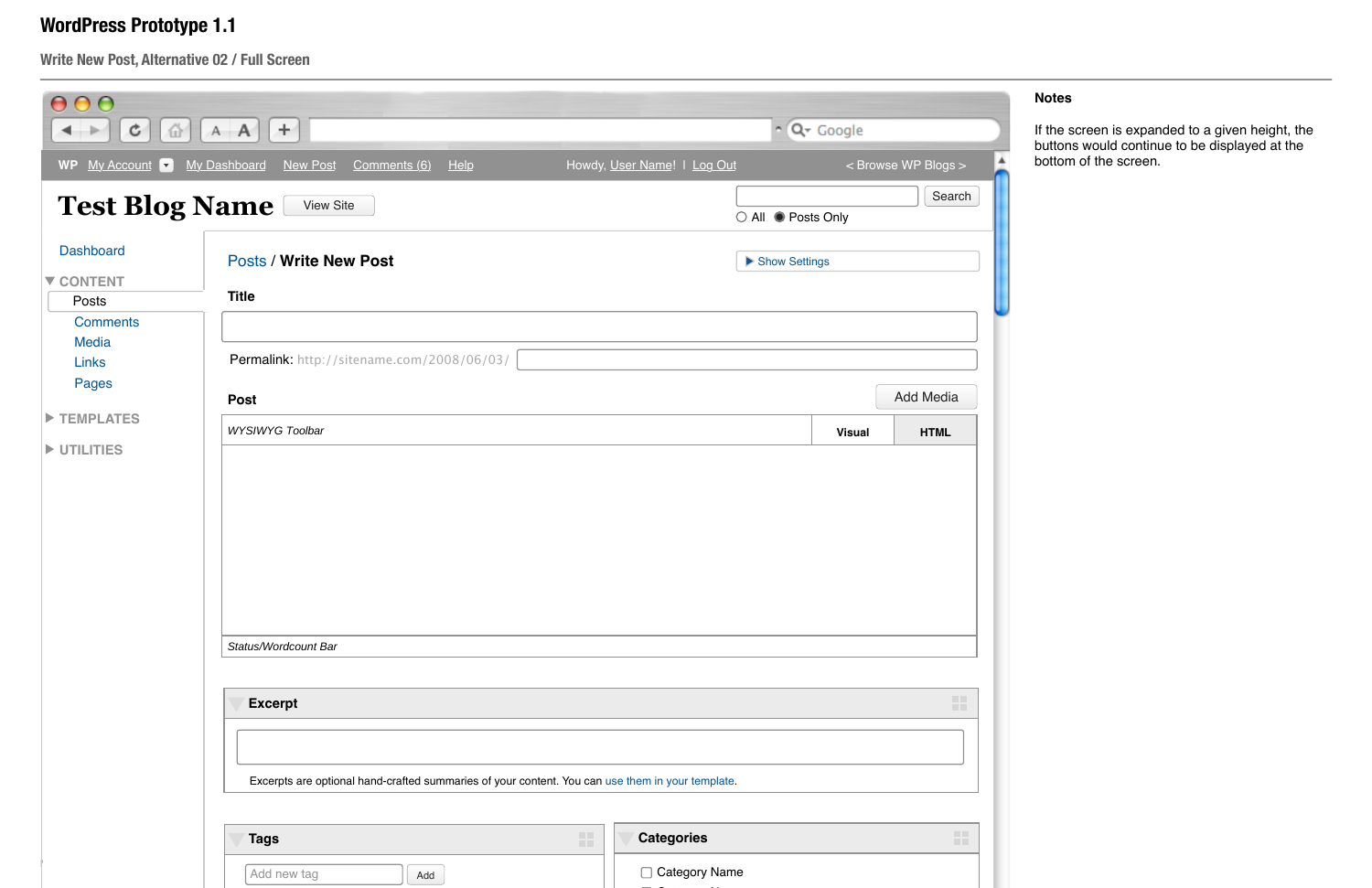| Separate tags with commas<br>Choose from tags               |                                                      | <b>Category Name</b><br><b>Category Name</b><br>□ Category Name<br>Category Name<br>Add new category |                |
|-------------------------------------------------------------|------------------------------------------------------|------------------------------------------------------------------------------------------------------|----------------|
| <b>Comments on this Post</b><br>Allow comments on this post |                                                      |                                                                                                      | 讍              |
| <b>Trackbacks &amp; Pings</b>                               | 讍                                                    | <b>Post Author</b><br><b>Privacy Options</b>                                                         | 88<br>88       |
|                                                             |                                                      |                                                                                                      |                |
| $\boxtimes$ Preview this Post                               | $\boxtimes$ Timestamp: Today, June 12, 2008 (Change) | Save                                                                                                 | <b>Publish</b> |

v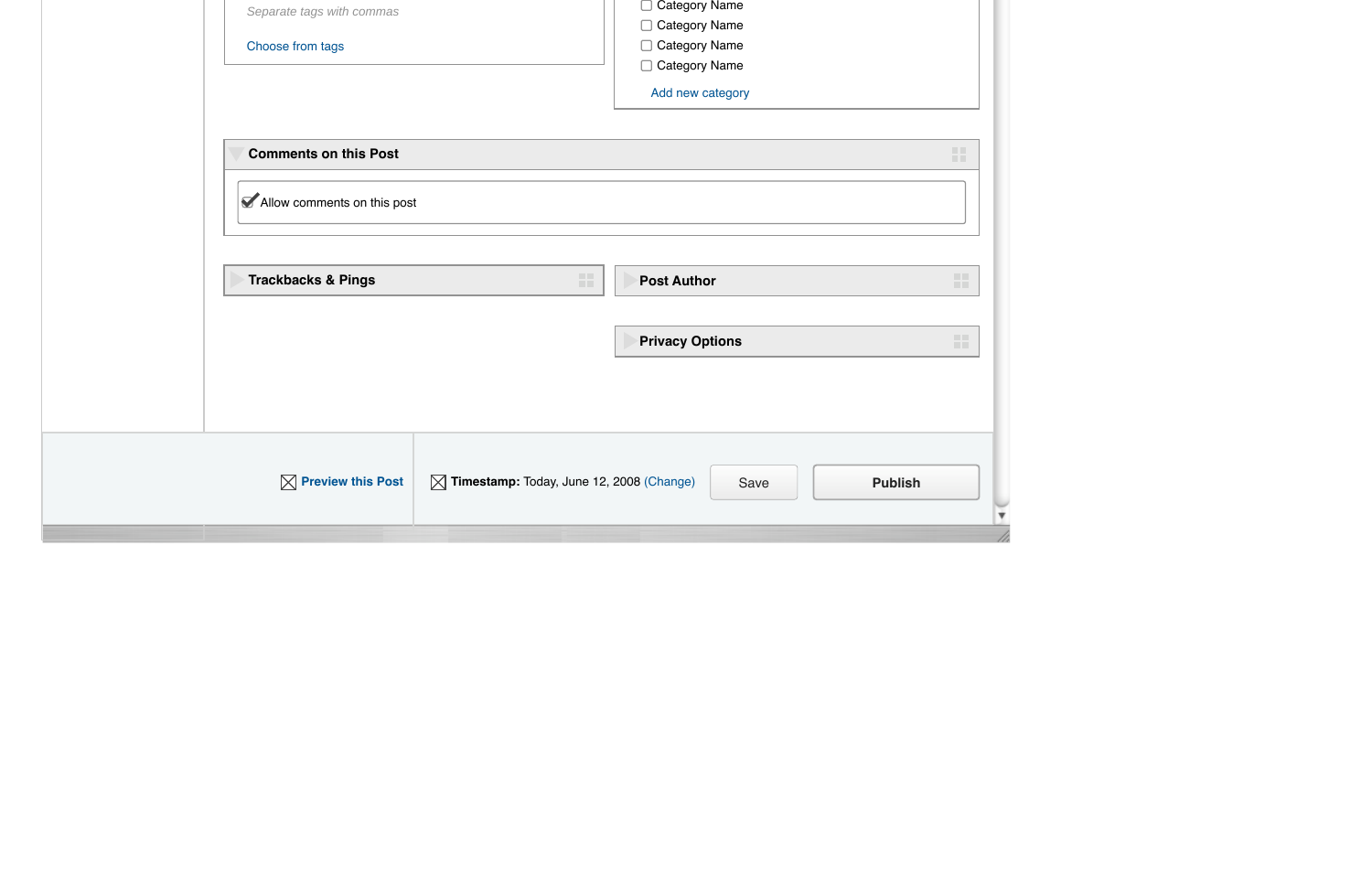

### **Add Media Flow**

#### **03: Add detail**

- Image filename displayed. Browse button still displayed.

- Title field is taken from image filename.
- Caption added by user.



#### **04: Added**

- User chooses to add another file, and "Added" tab displayed.
- User uploaded a video file type, and fields display accordingly.

| 01: Add Media<br>User has not uploaded media.                         | <b>Add Media</b>               | X                                                                                |
|-----------------------------------------------------------------------|--------------------------------|----------------------------------------------------------------------------------|
|                                                                       |                                | $\boxtimes$ amuse_20x200.jpg (Remove   Change)                                   |
|                                                                       | <b>Title</b>                   | amuse_20x200.jpg                                                                 |
|                                                                       | Caption                        | Cumulus clouds from Veer<br>Alternate text (e.g., Blue skies)                    |
|                                                                       | Path                           | http://name.files.wordpress.com/2008/06/amuse_20x200.jpg                         |
|                                                                       | Alignment                      | $\boxtimes$ O None $\boxtimes$ O Left $\boxtimes$ O Centered $\boxtimes$ O Right |
|                                                                       |                                | Save and Add Another<br><b>Insert into Post</b>                                  |
|                                                                       |                                |                                                                                  |
|                                                                       |                                |                                                                                  |
| 02: Added image                                                       | <b>Add Media</b>               | X                                                                                |
| - System detects image file type, and displays<br>appropriate fields. |                                | Add Media   Added (1)                                                            |
|                                                                       |                                | M hillman_curtis_bridge.mov (Remove I Change)                                    |
|                                                                       | <b>Title</b>                   | Hillmancurtis Films: Bridge                                                      |
|                                                                       | Caption                        | Newest film release                                                              |
|                                                                       |                                | Alternate text (e.g., Blue skies)                                                |
|                                                                       | <b>Size</b>                    | $\Rightarrow$<br><b>Select Size</b>                                              |
|                                                                       |                                | <b>Insert into Post</b><br>Save and Add Another                                  |
|                                                                       |                                |                                                                                  |
| $\boldsymbol{\mathsf{X}}$                                             | - User uploaded an image file. |                                                                                  |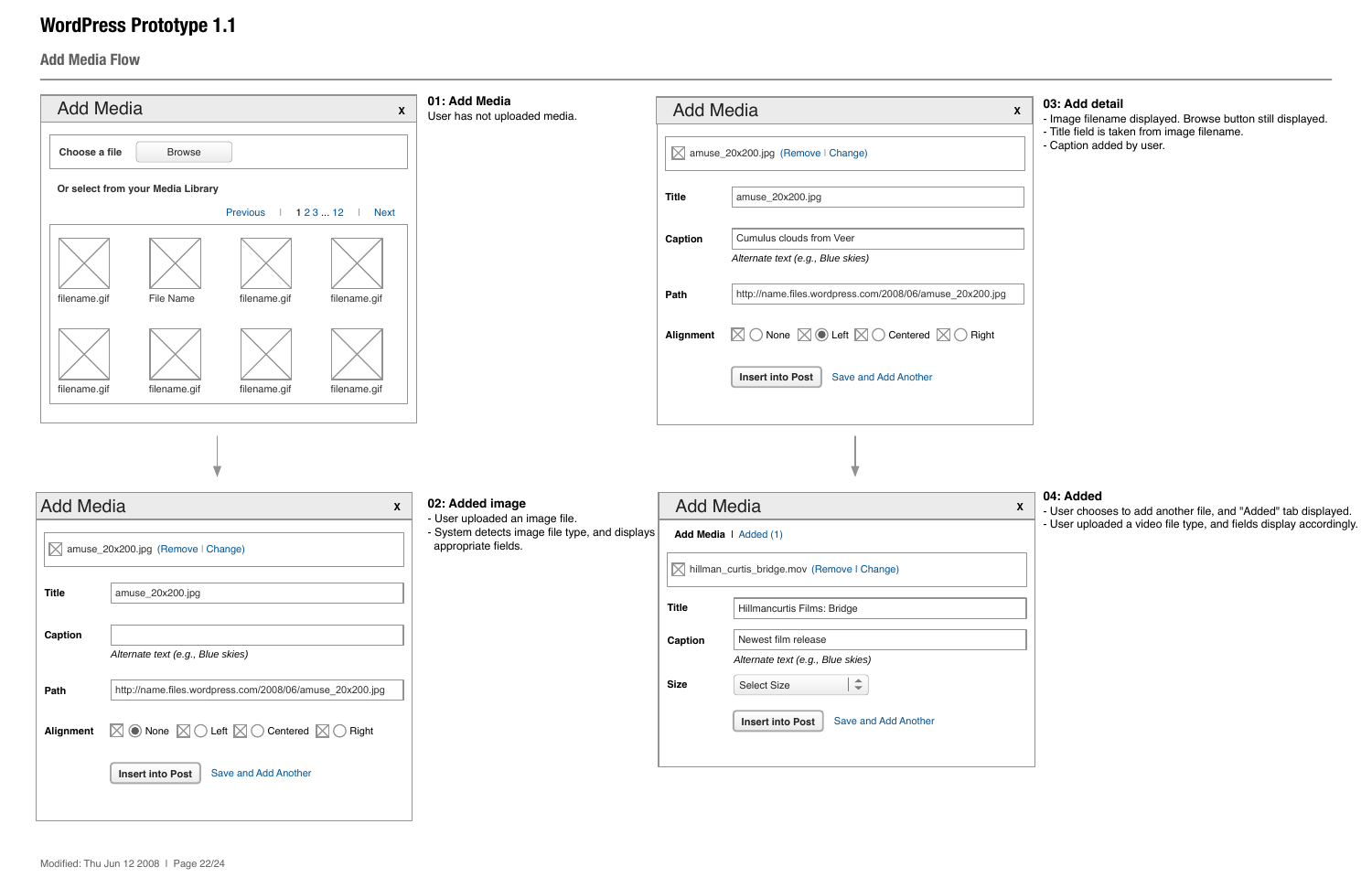### **Media Library**

### **Notes**

### **WordPress Prototype 1.1**

| My Account v<br><b>WP</b>                     | <b>My Dashboard</b>                   | <b>New Post</b><br>Comments (6)     | He                 | Howdy, User Name!   Log Out |                                                      | < Browse WP Blogs >                                                  |
|-----------------------------------------------|---------------------------------------|-------------------------------------|--------------------|-----------------------------|------------------------------------------------------|----------------------------------------------------------------------|
| <b>Test Blog Name</b>                         |                                       | <b>View Site</b>                    |                    |                             | $\bigcirc$ All $\bigcirc$ Media Only                 | Search                                                               |
| <b>Dashboard</b><br>▼ CONTENT<br><b>Posts</b> | <b>Media Library</b><br><b>Delete</b> | All Media   Images   Video   Audio  |                    |                             |                                                      | <b>Add Media</b><br><b>Showing 1-10 of 123</b> Page 1 2 3  12   Next |
| <b>Comments</b><br>Media Library              | <b>Select All</b>                     | <b>Media</b>                        | <b>Tags</b>        | <b>Date Added</b>           | <b>Appears With</b>                                  | <b>Actions</b>                                                       |
| Links<br>Pages                                |                                       | <b>Image Title</b><br>PNG I 50 x 50 | Tag, Tag, Tag, Tag | 06/02/08                    | [Post Title], [06/02/08]<br>[Post Title], [04/14/08] | Edit   Get permalink                                                 |
| TEMPLATES<br>UTILITIES                        |                                       | <b>Image Title</b><br>PNG I 50 x 50 | Tag, Tag, Tag, Tag | 06/01/08<br>(See All 17)    | [Post Title], [MM/DD/YY]<br>[Post Title], [MM/DD/YY] | <b>Get permalink</b><br>Edit                                         |
|                                               |                                       | <b>Image Title</b><br>PNG I 50 x 50 | Tag, Tag, Tag, Tag | [MM/DD/YY]                  | [Post Title], [MM/DD/YY]<br>[Post Title], [MM/DD/YY] | <b>Get permalink</b><br>Edit                                         |
|                                               |                                       | <b>Image Title</b><br>PNG I 50 x 50 | Tag, Tag, Tag, Tag | [MM/DD/YY]                  | [Post Title], [MM/DD/YY]<br>[Post Title], [MM/DD/YY] | Edit   Get permalink                                                 |
|                                               |                                       | <b>Image Title</b><br>PNG I 50 x 50 | Tag, Tag, Tag, Tag | [MM/DD/YY]                  | [Post Title], [MM/DD/YY]<br>[Post Title], [MM/DD/YY] | Edit   Get permalink                                                 |
|                                               |                                       | <b>Image Title</b><br>PNG I 50 x 50 | Tag, Tag, Tag, Tag | [MM/DD/YY]                  | [Post Title], [MM/DD/YY]<br>[Post Title], [MM/DD/YY] | Edit   Get permalink                                                 |
|                                               |                                       | <b>Image Title</b><br>PNG   50 x 50 | Tag, Tag, Tag, Tag | [MM/DD/YY]                  | [Post Title], [MM/DD/YY]<br>[Post Title], [MM/DD/YY] | Edit   Get permalink                                                 |
|                                               |                                       | <b>Image Title</b><br>PNG I 50 x 50 | Tag, Tag, Tag, Tag | [MM/DD/YY]                  | [Post Title], [MM/DD/YY]<br>[Post Title], [MM/DD/YY] | Edit   Get permalink                                                 |
|                                               |                                       | <b>Image Title</b><br>PNG I 50 x 50 | Tag, Tag, Tag, Tag | [MM/DD/YY]                  | [Post Title], [MM/DD/YY]<br>[Post Title], [MM/DD/YY] | Edit   Get permalink                                                 |
|                                               |                                       |                                     |                    |                             |                                                      | Page 1 2 3  12   Next                                                |

The Media Library displays all media uploaded via the Pages and Posts area, as well as media uploaded directly here.

**See the following page for notes.**